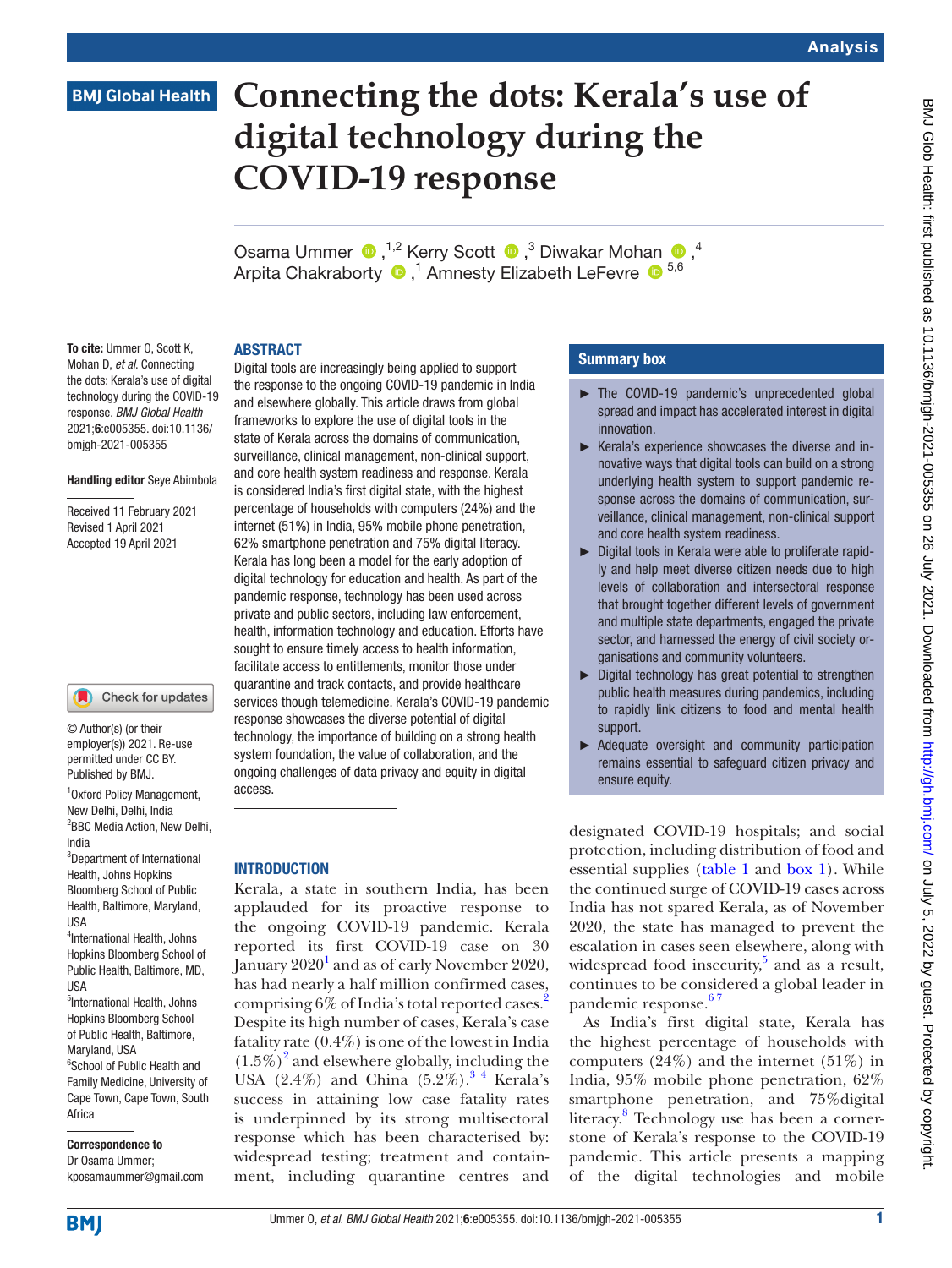<span id="page-1-0"></span>

|               | <b>Table 1</b> COVID-19 cases and outcomes in Kerala as of 8 |
|---------------|--------------------------------------------------------------|
| November 2020 |                                                              |

| <b>Indicators</b>                        | Kerala     | India (overall) |
|------------------------------------------|------------|-----------------|
| Population <sup>56</sup>                 | 35 307 000 | 1348616000      |
| Total confirmed cases <sup>3</sup>       | 486 109    | 8 507 754       |
| Active rate <sup>3</sup>                 | 17%        | 6%              |
| Recovery rate <sup>3</sup>               | 83%        | 93%             |
| Case fatality rate <sup>3</sup>          | 0.4%       | 1.5%            |
| Tests per million <sup>3</sup>           | 145 151    | 88 331          |
| Confirmed cases per million <sup>3</sup> | 13839      | 6383            |

applications used during Kerala's COVID-19 response. To identify the applications, in the month of October 2020, the first author searched the Android Play Store for all digital applications available in Kerala related to the COVID-19 response. Among those applications, we selected those that were developed or implemented by the government or in collaboration with the government. We draw from three frameworks on digital tools for pandemic response $9-11$  to group Kerala's digital tools across the following domains: communication, surveillance, clinical management, non-clinical support, and core health system readiness and response ([figure](#page-2-0) 1). This mapping showcases the range of technologies and tools used [\(table](#page-3-0) 2), as well as the intersectoral collaboration involved in their development and the scale and status of each tool's implementation ([table](#page-7-0) 3). In so doing, this article provides insight into how the use of digital tools can be optimised in the current pandemic response and sustained to enhance routine health services delivery in Kerala, elsewhere in India and globally.

#### **COMMUNICATION**

Communication strategies in Kerala have used technology to disseminate health information on disease, riskmitigation, containment, and the government response, including lockdowns and entitlement programmes.<sup>[5](#page-12-1)</sup> As shown in [table](#page-3-0) 2, communication was the most common service provided by digital tools developed or implemented by the government or in collaboration with the government in Kerala's COVID-19 response, with a total of 24 different types of digital communication solutions identified. These solutions included websites, dashboards, web portals, mobile applications, helplines and chatbots as well as social media platforms ([box](#page-9-0) 2).

[Table](#page-7-0) 3 showcases that within the first year of the COVID-19 pandemic, almost all of the initial digital solutions that included a communication function have endured. As an early precautionary measure, the state launched an awareness campaign called Break the Chain through television, print media and social media platforms. The government, along with the CoronaSafe Network (an open-source volunteer network), created online quizzes for citizens to get a better understanding of the disease. Initially, the state was disseminating

#### Box 1 Features of Kerala's COVID-19 pandemic management (as of November 2020)

#### <span id="page-1-1"></span>**Testing**

- ► At 145 151 tests per million population, Kerala's testing per capita is higher than the all-India average (88 331). When compared with countries that have similar gross domestic product per capita (\$2900), Kerala's test per million population is on par with Morocco (121 376), exceeding Vietnam (14 640) and Egypt (9679), and below Bhutan (388 000).<sup>57 58</sup>
- $\triangleright$  When compared with countries that have similar population, Kerala is on par with Peru (139 188 per million), South Africa (82 556 per million) and Bangladesh (14 634 per million).<sup>59</sup>

#### **Treatment**

- Kerala established 3585 COVID-19 care centres for quarantine and instituted 503 facilities (304 government, 199 private) with 51 152 beds and 1485 intensive care units for COVID-19 services as of 30 October  $2020.<sub>6</sub>$
- ► The state created dedicated COVID-19 sections at different levels of government health facilities and rapidly built or repurposed existing facilities to create 29 dedicated COVID-19 hospitals.<sup>60</sup>

#### **Surveillance**

- ► On 30 January 2020, the first case was confirmed in Kerala. The state declared a health emergency on the same day. Following the confirmation of two more cases on 2 and 3 February, the government implemented mandatory symptoms-based screening of all incoming passengers from China. $5$  In response to an initial surge in cases by the first week of March, a mandatory screening for all incoming passengers through road, rail and sea was implemented.<sup>51 61</sup>
- ► The government of Kerala developed a robust systematic contact tracing system.<sup>63</sup>

#### **Containment**

► The government of Kerala provided clean facilities with adequate social distancing and healthy food in free facilities<sup> $251$ </sup>; this approach is in contrast to unsanitary and unsafe quarantine facilities for those who could not pay in some parts of India.<sup>[64 65](#page-13-6)</sup>

#### Social protection

- ► Under the announced economic support package worth \$270 million, more than 5 million vulnerable people received welfare payments of \$116 (8500 Indian rupees). Moreover, free dry rations were distributed to all public distribution system card holders.<sup>47</sup>
- ► Adolescent girls, pregnant women, lactating mothers, and children were provided with food through schools and the existing network of nutrition centres, called Anganwadi centres. Additionally, every day about 400 000 cooked meals were distributed to the poor through existing and newly established community kitchens.<sup>4751</sup>
- $\blacktriangleright$  The state instituted about 18 000 camps for the 2.5 million migrant labourers working in Kerala, where they could stay and were provided with food and essential supplies. $4766$

information about COVID-19 through existing health department web portals. However, as it became clear that COVID-19 was a major crisis, the state government rapidly launched a COVID-19-specific dashboard called the COVID-19 Jagratha portal and a mobile application called GoK-Direct. The mobile application, with over 500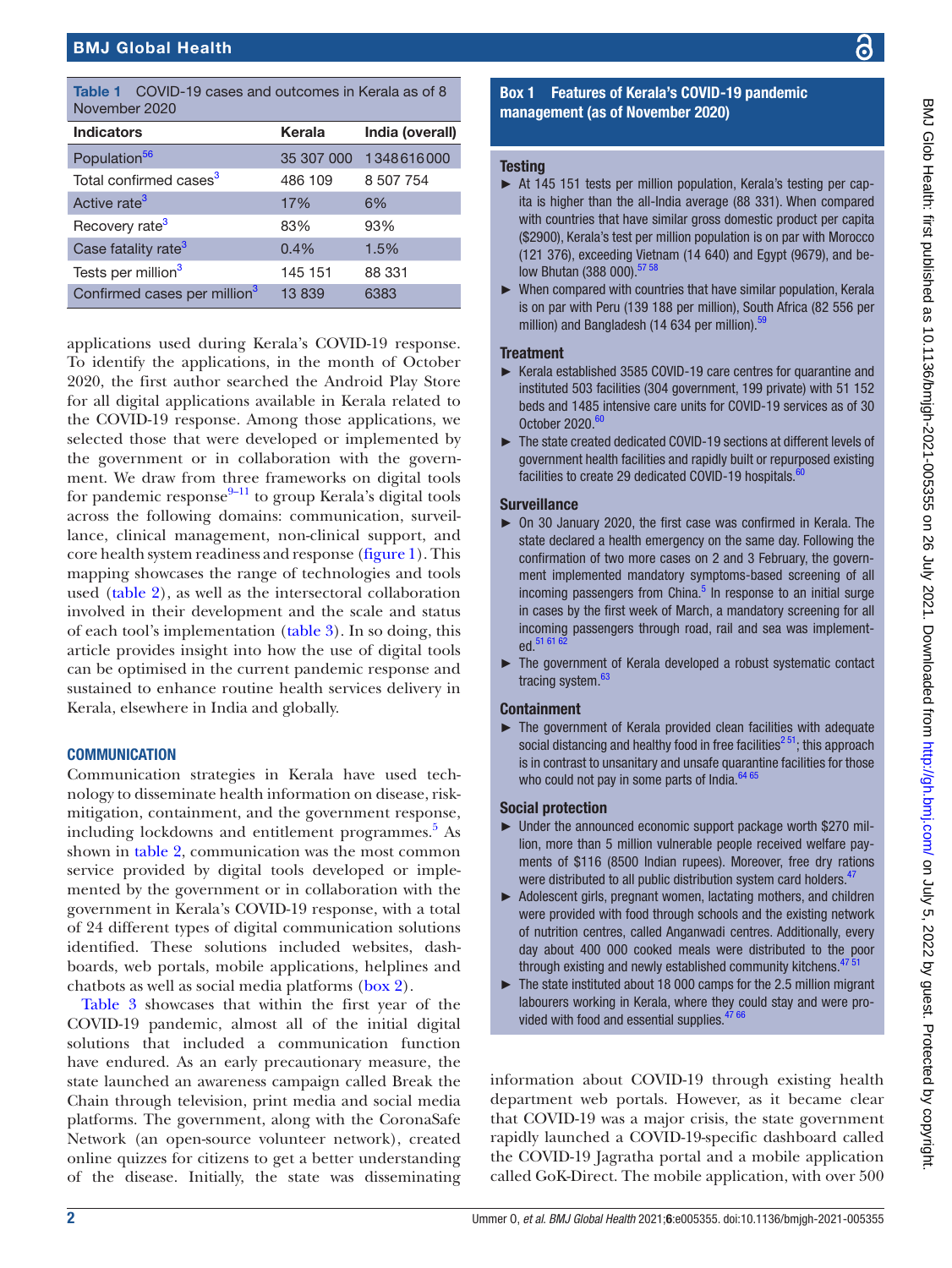

<span id="page-2-0"></span>Figure 1 Framework on digital tools for the pandemic response in Kerala.

000 downloads and a 4.5/5 rating in Google Play Store as of November 2020, emerged as the primary source of reliable information in terms of daily case updates including new information and guidelines issued by the government. These digital platforms disseminated information about government services, including the availability of essential commodities and clinical services. They also connected people to all government orders and guidelines regarding control measures.

Recently, the state launched one more web portal (Kerala Battles COVID) showing the same infographics from the earlier portal and dashboard in the local language (Malayalam). While these multiple portals (Jagratha, GoK-Direct and Kerala Battles COVID) involved some duplication of effort, they maximise reach across languages as well as across different levels of digital capacity and data use.

The state released animated videos on pregnancy care, care for lactating mothers and elderly care during the lockdown period, to fill face-to-face healthcare service gaps. The GoK also used other multimedia platforms such as community radio, an FM campaign and a daily WhatsApp program called POSHAN Vani (Nutrition Voice) to disseminate COVID-19-related information to citizens.[12](#page-12-5) The Kerala state police department's Social Media Cell and Media Centre created awareness videos, posts and memes, and disseminated them through social media platforms. One video featured police officers dancing to demonstrate handwashing techniques and received over 3.1 million views and nearly 40 000 shares.<sup>13</sup> The GoK created media surveillance units that monitored news media for issues related to COVID-19. The media surveillance unit would report problems identified in the

media to government authorities and would counter fake news by generating press releases.<sup>[14](#page-12-7)</sup>

Civil society organisations also used social media space for communication about the pandemic. For example, Kudumbashree (the empowered women self-help groups) used their existing network of 2 200 000 neighbourhood group members to form 300 000 WhatsApp groups to disseminate government orders, posters and other communication materials on COVID-19 safety measures during lockdown.<sup>515</sup>

#### DISEASE SURVEILLANCE

The state has used a wide range of digital applications for disease surveillance activities such as contact tracing, self-reporting, monitoring home quarantined individuals and enforcing lockdown measures [\(table](#page-3-0) 2). We identified 13 digital health solutions to support disease surveillance, including four that focused solely on surveillance: Break the Chain diary and Covid Safety enabled citizens to determine whether they came into contact with someone who tested positive, Project Eagle Eye employed drones to monitor lockdown adherence and BeSafe Tracking shared location data with surveillance agencies to monitor quarantine.

Over half of the technologies that included disease surveillance launched very early in the pandemic, in March 2020, in response to early needs for disease tracking and lockdown enforcement. However, by late 2020, 7 of the 13 digital solutions ceased to function, and an eighth (COVID-19 Jagratha) had dropped the mobile app component, highlighting the evolving nature of the pandemic and limitations on citizen willingness to engage in surveillance activities. In the first 4–5 months of the pandemic, the state government developed route maps for people who tested positive to facilitate contact tracing.<sup>16</sup> These maps featured a flow chart listing each place, date and time of the visit by that individual. The government then circulated the patient route maps on social media and requested people to contact them through a 24/7 helpline number. The government enlisted multiple helplines including DISHA-1056, district and state corona cell numbers, and the GoK's corona 'war room' landline and WhatsApp number. By September 2020, press reports suggest that the government had stopped preparing route maps because the daily cases were increasing, and it was impossible to trace all cases as many clusters of cases were formed. However, the helplines remained active for citizens to connect with government services.

Beyond the digital solutions that solely focused on surveillance, many popular tools included a surveillance component. During the initial lockdown, the state launched a self-reporting app called Koode; individuals who returned to Kerala from outside the state could input data about their health for 28 days while they were in quarantine. Koode operated through a web application, interactive voice response system, mobile application and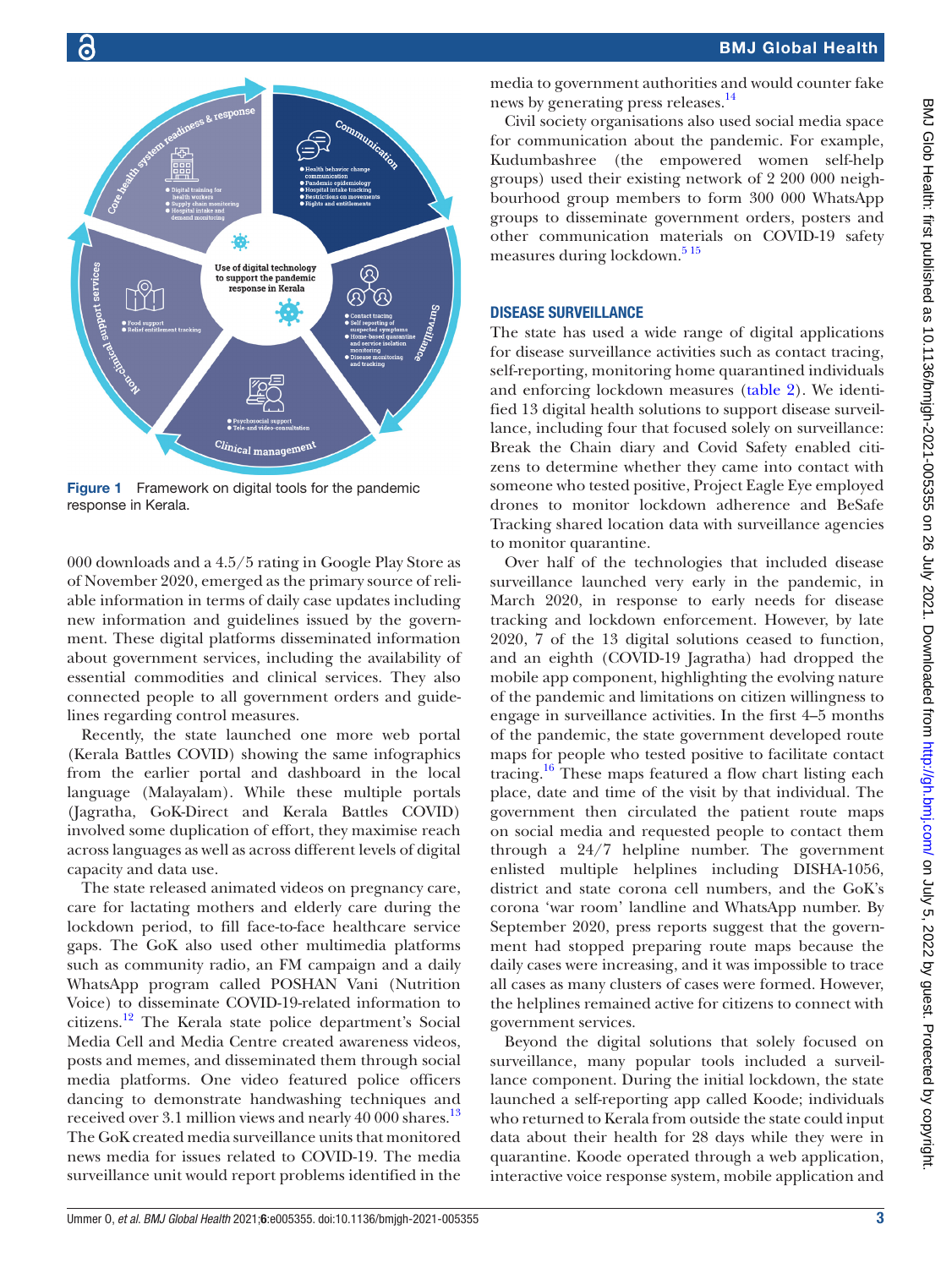<span id="page-3-0"></span>

| Table 2                                |                                                                                                                                             |                              | Overview of digital health solutions, listed in alphabetical order, used in the Kerala COVID-19 pandemic response |                     |                               |                         |                          |
|----------------------------------------|---------------------------------------------------------------------------------------------------------------------------------------------|------------------------------|-------------------------------------------------------------------------------------------------------------------|---------------------|-------------------------------|-------------------------|--------------------------|
|                                        |                                                                                                                                             |                              |                                                                                                                   |                     | <b>Digital solution</b>       |                         |                          |
| <b>Solution name</b>                   | <b>Description</b>                                                                                                                          | <b>Digital</b><br>technology | Communication                                                                                                     | <b>Surveillance</b> | <b>Clinical</b><br>management | Non-clinical<br>support | Core<br>health<br>system |
| 1. Arogya Mitra                        | A chatbot<br>providing<br>information on<br>the Kerala Health<br>Department's<br>COVID-19<br>response activities                            | Web portal                   | $\boldsymbol{\mathsf{x}}$                                                                                         |                     | $\mathbf{o}$                  | $\mathbf{o}$            |                          |
| 2. Aarogya Setu                        | Informing users<br>regarding risks,<br>best practices and<br>relevant COVID-19<br>advisories                                                | Mobile app                   | X                                                                                                                 | X                   |                               | X                       |                          |
| 3. Arogyakeralam                       | Kerala's National<br><b>Health Mission</b><br>portal, which<br>includes COVID-<br>19-related<br>information                                 | Web portal                   | $\pmb{\mathsf{X}}$                                                                                                |                     | $\mathbf{o}$                  | $\mathbf{o}$            | $\pmb{\mathsf{X}}$       |
| 4. BeSafe Tracking Tracks an           | individual by<br>device/phone<br><b>Global Positioning</b><br>System (GPS)                                                                  | Mobile app                   |                                                                                                                   | X                   |                               |                         |                          |
| 5. BlueTeleMed                         | Telecounselling<br>and telemedicine                                                                                                         | Mobile app                   |                                                                                                                   |                     | $\pmb{\mathsf{x}}$            |                         |                          |
| 6. Break the Chain Cartoon<br>campaign | characters<br>convey important<br>COVID-19<br>containment<br>messages                                                                       | Online<br>campaign           | $\boldsymbol{\mathsf{X}}$                                                                                         |                     |                               |                         |                          |
| 7. Break the Chain<br>diary            | Presents a route<br>map of places<br>visited                                                                                                | Mobile app                   |                                                                                                                   | $\pmb{\mathsf{X}}$  |                               |                         |                          |
| 8. Chiri (smile)<br>telecall           | Telecounselling for Helpline/tele-<br>children's mental<br>health involving<br>frontline health<br>workers (ASHAs,<br>Anganwadi<br>workers) | call                         | X                                                                                                                 |                     | X                             |                         |                          |
| 9. CoronaSafe<br>Network-quiz          | A multilingual<br>quiz on COVID-19<br>myths and<br>protective<br>measures                                                                   | Web portal                   | $\boldsymbol{\mathsf{X}}$                                                                                         |                     |                               |                         |                          |
| 10. CoronaSafe<br>Network              | An open-<br>source disaster<br>management<br>platform                                                                                       | Web portal                   | X                                                                                                                 | $\pmb{\mathsf{X}}$  | $\boldsymbol{\mathsf{X}}$     | $\pmb{\mathsf{X}}$      | X                        |

**Continued**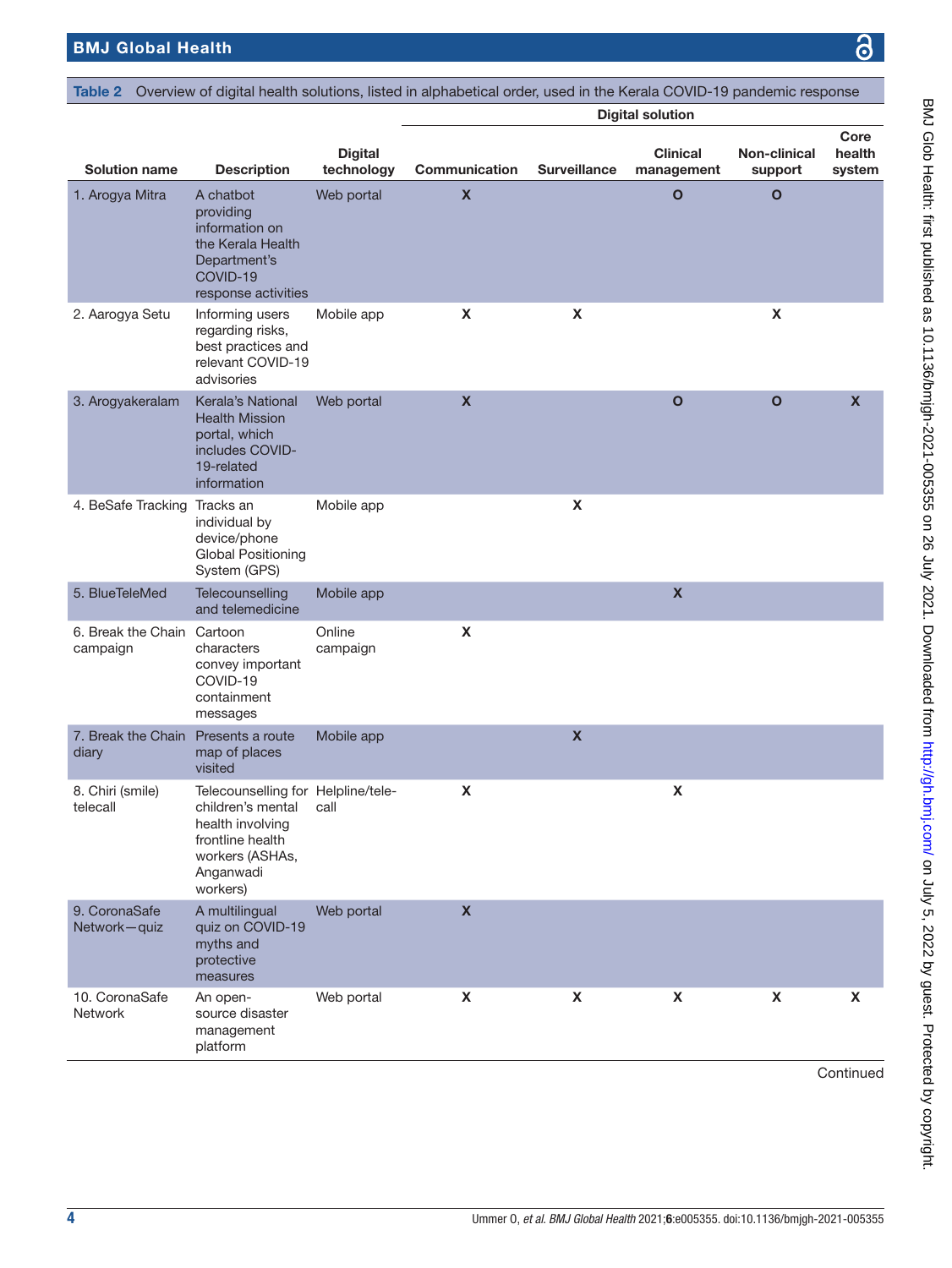Table 2 Continued

|                                                                          |                                                                                                                                                                          |                                                   |                    |                         | <b>Digital solution</b>       |                                |                           |
|--------------------------------------------------------------------------|--------------------------------------------------------------------------------------------------------------------------------------------------------------------------|---------------------------------------------------|--------------------|-------------------------|-------------------------------|--------------------------------|---------------------------|
| <b>Solution name</b>                                                     | <b>Description</b>                                                                                                                                                       | <b>Digital</b><br>technology                      | Communication      | <b>Surveillance</b>     | <b>Clinical</b><br>management | <b>Non-clinical</b><br>support | Core<br>health<br>system  |
| 11. Covid Safety                                                         | <b>Bluetooth and</b><br>GPS-enabled<br>tracker to<br>determine if a<br>user comes into<br>the proximity of a<br>COVID-19-positive<br>person                              | Mobile app                                        |                    | $\overline{\mathbf{X}}$ |                               |                                |                           |
| 12. COVID-19<br>Jagratha                                                 | Real-time<br>surveillance, care<br>and support for<br>people affected<br>by/quarantined<br>with COVID-19                                                                 | Mobile app/<br>web portal                         | X                  | X                       | $\mathbf{o}$                  | X                              | X                         |
| 13. Department of<br>Health and Family<br>Welfare                        | Information on<br>state health<br>department<br>activities, data<br>visualisation on<br>COVID-19 status,<br>online training<br>modules and<br>communication<br>materials | Web portal                                        | $\pmb{\mathsf{X}}$ |                         | $\mathbf{o}$                  | $\mathbf{o}$                   | $\boldsymbol{\mathsf{X}}$ |
| 14. DISHA-1056                                                           | A toll-free 24/7<br>telehealth helpline<br>providing physical<br>and mental<br>health guidance,<br>counselling and<br>information                                        | Web portal/<br>helpline                           | X                  | X                       | $\boldsymbol{\mathsf{X}}$     | $\mathbf{o}$                   |                           |
| 15. Doctor just a<br>phone call away                                     | Telecounselling<br>and telemedicine<br>for police<br>personnel                                                                                                           | Helpline,<br>WhatsApp<br>or video<br>consultation |                    |                         | $\boldsymbol{\mathsf{X}}$     |                                |                           |
| 16. Emergency<br>Response Support assistance in<br>System 112<br>service | Provides rapid<br>response to citizen<br>'distress signals'<br>in the form of<br>voice calls, SMSs,<br>email and web<br>requests                                         | Helpline                                          |                    |                         |                               | X                              |                           |
| 17. eSanjeevani<br><b>OPD</b>                                            | National<br>teleconsultation<br>service                                                                                                                                  | Mobile app/<br>web portal                         |                    |                         | $\boldsymbol{\mathsf{x}}$     |                                |                           |
| 18. GoK<br>Dashboard                                                     | Government of<br>Kerala dashboard<br>visualising<br>COVID-19<br>status including<br>daily reporting,<br>quarantine report,<br>test results and<br>hot spots              | Web portal                                        | X                  | X                       | $\mathbf{o}$                  | $\pmb{\mathsf{X}}$             | X                         |

Continued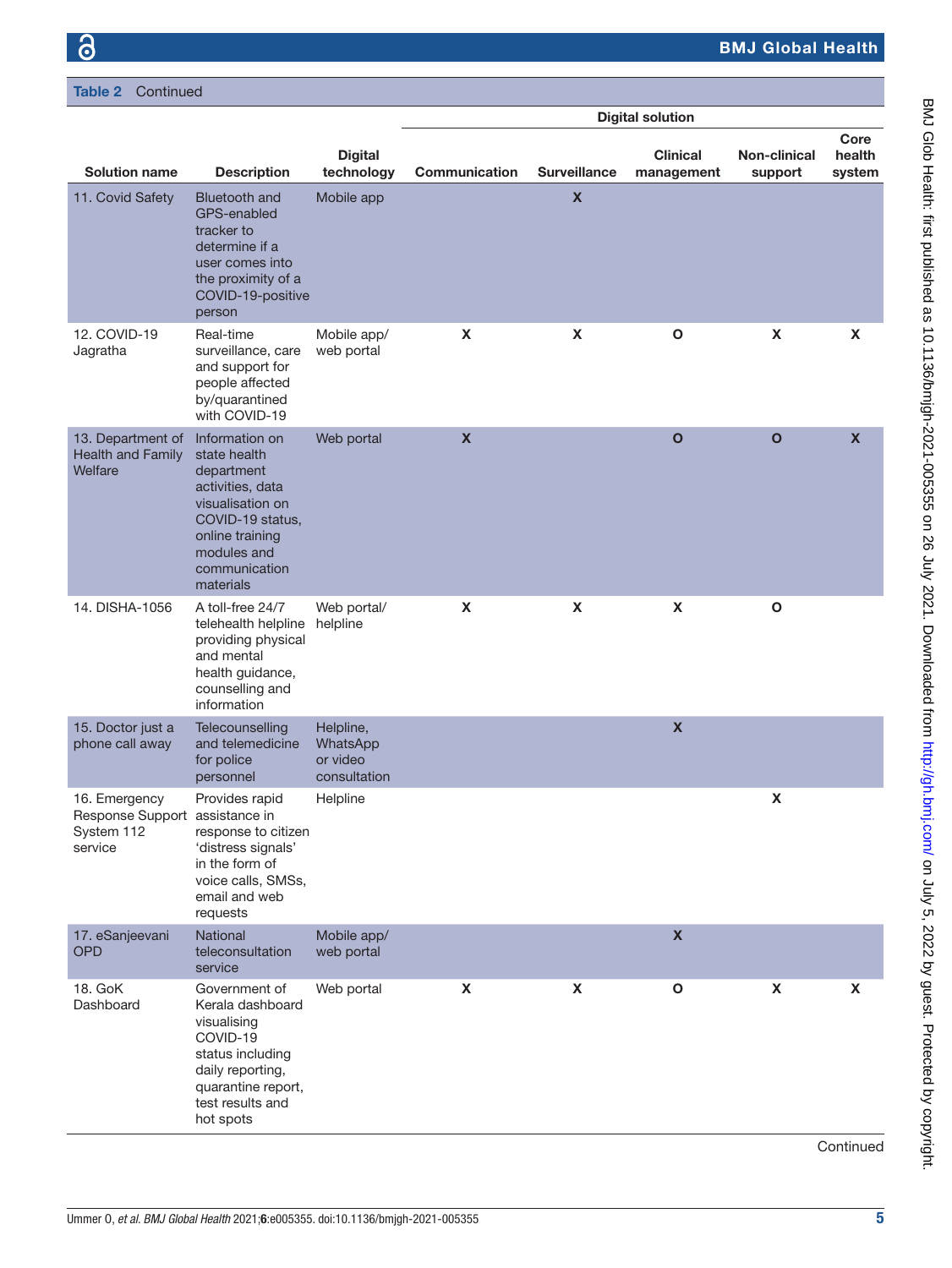#### Table 2 Continued

|                                                               |                                                                                                                                       |                              |                           |                           | <b>Digital solution</b>       |                         |                           |
|---------------------------------------------------------------|---------------------------------------------------------------------------------------------------------------------------------------|------------------------------|---------------------------|---------------------------|-------------------------------|-------------------------|---------------------------|
| <b>Solution name</b>                                          | <b>Description</b>                                                                                                                    | <b>Digital</b><br>technology | Communication             | <b>Surveillance</b>       | <b>Clinical</b><br>management | Non-clinical<br>support | Core<br>health<br>system  |
| 19. GoK-Direct<br>Kerala                                      | <b>Shares</b><br>announcements,<br>updated<br>guidelines and<br>safety tips for<br>visitors to Kerala                                 | Mobile app                   | $\pmb{\mathsf{X}}$        |                           |                               |                         |                           |
| 20. Kerala Battles<br><b>COVID</b>                            | Consolidation<br>of COVID-19<br>management<br>updates for public<br>accessibility                                                     | Web portal                   | X                         |                           | $\mathbf O$                   | O                       | X                         |
| 21. Kerala<br><b>Health Disease</b><br>Surveillance           | <b>Disease</b><br>surveillance<br>app using<br>phone location;<br>also provides<br>awareness on<br>COVID-19                           | Mobile app                   | $\boldsymbol{\mathsf{X}}$ | $\boldsymbol{\mathsf{x}}$ | $\mathbf{o}$                  |                         |                           |
| 22. Kerala Police<br>Home Quarantine<br>Assistance            | Coordinates the<br>delivery of non-<br>clinical services to<br>people                                                                 | Mobile app                   | $\pmb{\mathsf{X}}$        | $\pmb{\mathsf{X}}$        |                               | X                       |                           |
| 23. Kerala<br>Sannadha Sena<br>(volunteers)                   | Enrols and<br>coordinates<br>community<br>volunteers                                                                                  | Mobile app/<br>web portal    | $\mathbf x$               |                           |                               | $\mathbf x$             | $\boldsymbol{\mathsf{x}}$ |
| 24. Kerala<br>Superhero app                                   | Tracks the near<br>real-time location<br>of volunteer assets<br>like ambulance<br>drivers, delivery<br>crews and medical<br>personnel | Mobile app                   | X                         |                           |                               | $\pmb{\mathsf{x}}$      | $\boldsymbol{\mathsf{X}}$ |
| 25. Koode                                                     | Enables people<br>under home<br>quarantine to self-<br>report and collate<br>health details daily                                     | Mobile app                   | $\boldsymbol{\mathsf{X}}$ | $\boldsymbol{\mathsf{X}}$ | $\mathbf{o}$                  | $\pmb{\mathsf{x}}$      | $\boldsymbol{\mathsf{X}}$ |
| 26. Koode helpline                                            | Telecounselling by Helpline<br>Ayurveda doctors                                                                                       |                              |                           |                           | X                             |                         |                           |
| 27. Local self-<br>government<br>Kerala pandemic<br>dashboard | Provides<br>information on<br>local government<br>COVID-19<br>activities and<br>services                                              | Web portal                   | $\boldsymbol{\mathsf{X}}$ |                           |                               | $\mathbf x$             |                           |
| 28. Ottakkalla<br>Oppamundu ('not<br>alone with you')         | Provides<br>psychosocial<br>support to<br>children                                                                                    | Helpline                     |                           |                           | $\pmb{\mathsf{X}}$            |                         |                           |
| 29. People Move                                               | <b>Tracks and</b><br>delivers non-<br>clinical services to<br>people                                                                  | Mobile app                   | $\boldsymbol{\mathsf{x}}$ | $\pmb{\mathsf{X}}$        | $\boldsymbol{X}$              | $\pmb{\mathsf{x}}$      |                           |
|                                                               |                                                                                                                                       |                              |                           |                           |                               |                         | Continued                 |

<u>ය</u>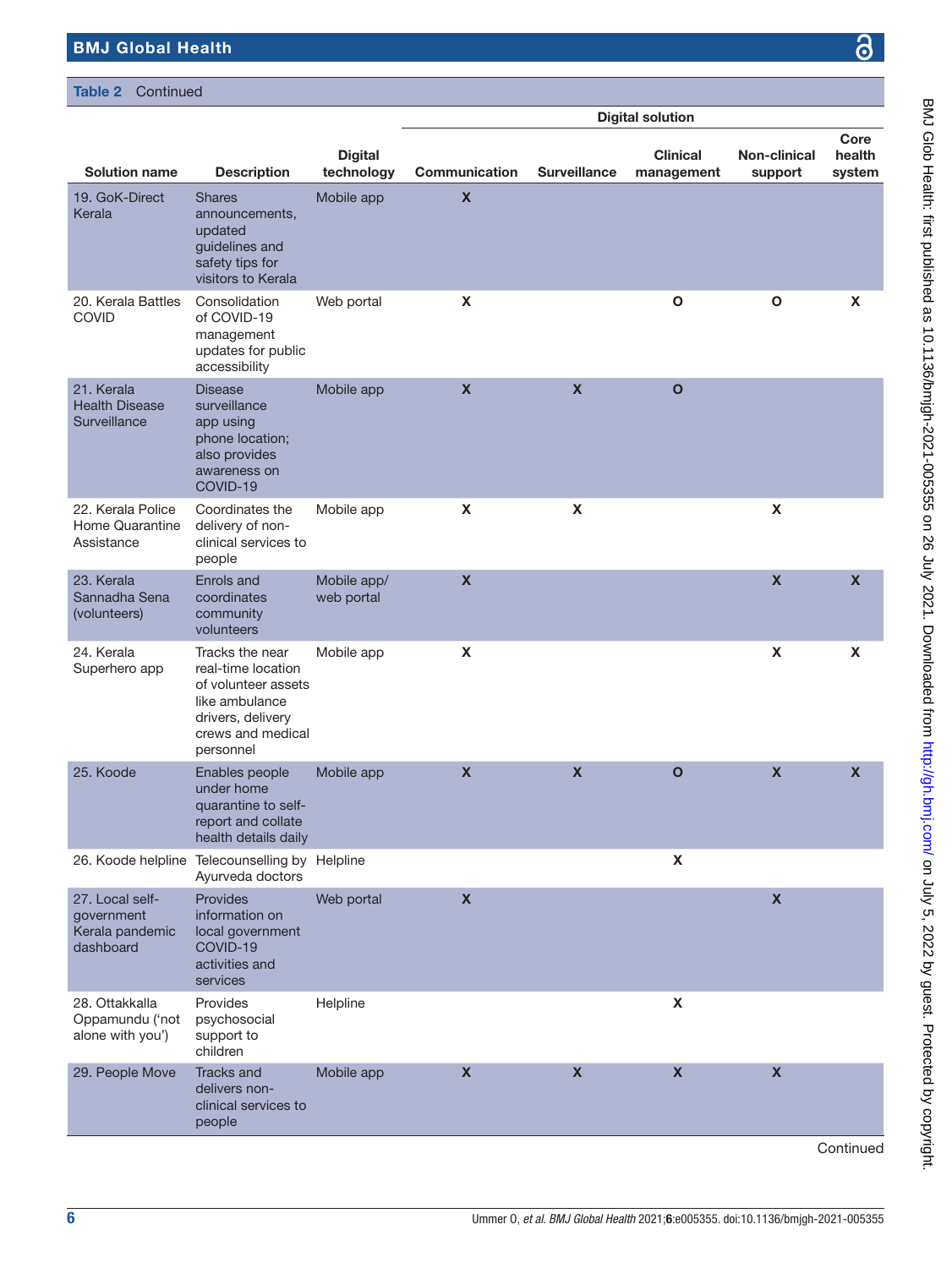Table 2 Continued

|                                      |                                                                         |                              |                           |                     | <b>Digital solution</b>       |                           |                           |
|--------------------------------------|-------------------------------------------------------------------------|------------------------------|---------------------------|---------------------|-------------------------------|---------------------------|---------------------------|
| <b>Solution name</b>                 | <b>Description</b>                                                      | <b>Digital</b><br>technology | Communication             | <b>Surveillance</b> | <b>Clinical</b><br>management | Non-clinical<br>support   | Core<br>health<br>system  |
| 30. Pol-App                          | Kerala police<br>information<br>programme                               | Mobile app                   |                           |                     |                               | X                         |                           |
| 31. PRASANTHI                        | Free service<br>provision or<br>directory                               | Helpline                     | $\boldsymbol{\mathsf{x}}$ |                     | $\mathbf{o}$                  | $\boldsymbol{\mathsf{X}}$ |                           |
| 32. Project Eagle<br>Eye             | Drone tracking<br>of lockdown<br>violations                             | <b>Drones</b>                |                           | X                   |                               |                           |                           |
| 33. Shops app                        | Online shopping                                                         | Mobile app                   |                           |                     |                               | $\mathbf x$               |                           |
| 34. WhatsApp<br>chatbot              | Provision of<br>COVID-19<br>information and<br>directory to<br>services | Mobile app                   | X                         |                     |                               |                           | X                         |
| 35. Kerala health<br>online training | Educational<br>videos about<br>COVID-19 on<br>YouTube                   | Mobile app/<br>web portal    | $\boldsymbol{\mathsf{x}}$ |                     |                               |                           | $\boldsymbol{\mathsf{x}}$ |

 $X =$  Provides this service or information directly

O = Links users onward to where this service or information is located

ASHAs, accredited social health activists; SMSs, short message services.

telegram (a social media application) as a medium of reporting and ultimately reduced the burden on health workers to follow up with each person in quarantine.<sup>17</sup> However, when the lockdown ended and cases increased, the application became redundant and is no longer available. The national level government of India developed a mobile application called Aarogya Setu to strengthen surveillance; in Kerala, this application was mainly used by people engaging in interstate travel when lockdowns were eased.

The state used geographic information system and Global Positioning System data from mobile phones, as well as geofencing, social media monitoring, drone footage and security camera footage to track positive cases and define high-risk containment zones[.18–22](#page-12-10) The government also encouraged citizens to use a selftracking application called Break the Chain diary to track their travel history, $^{23}$  $^{23}$  $^{23}$  the geotagging option on the mobile phone app COVID-19 Jagratha to flag potential self-quarantine violations,  $^{24\,25}$  and four other applications related to COVID-19 (Home Quarantine Assistance, BeSafe Tracking, People Move and Covid Safety) that used mobile phone data to track movement. None of the apps were mandatory and few citizens voluntarily submitted to this level of surveillance.

#### CLINICAL MANAGEMENT

Kerala used digital technology to provide clinical services related to COVID-19 as well as a wide spectrum of illness

through video consultation, e-prescription, telemedicine and psychosocial support. As shown in [table](#page-3-0) 2, nine digital solutions directly provided clinical management, including diagnostics, clinical status monitoring, medical advice and counselling, and another 10 linked people onward to where support could be availed. [Table](#page-7-0) 3 showcases the intensity of intersectoral collaboration within Kerala's clinical management digital space, with the Kerala state health and information technology departments collaborating on most of these digital tools and further engagement from actors in the police and private sector.

The state introduced the central government's telemedicine service called eSanjeevani in June 2020 in response to COVID-19 lockdowns. eSanjeevani provides free online teleconsultation and video consultation service through a web portal or mobile application, including specialist and e-prescription service to patients in their homes.<sup>[26](#page-12-13)</sup> By the end of September 2020, 232 doctors in Kerala had completed over 33 000 teleconsultations, which were the highest rate of consultations by population across all the states. $27 28$  The Kerala police launched a telemedicine platform called Swaraksha Kasaragode in March 2020 to manage health-related emergency calls and have provided medical assistance to over 25 000 people.<sup>[20](#page-12-15)</sup>

The GoK implemented several mental health and suicide prevention digital services in response to COVID-19 including Chiri (smile), a telecounselling programme run by volunteer student police cadets who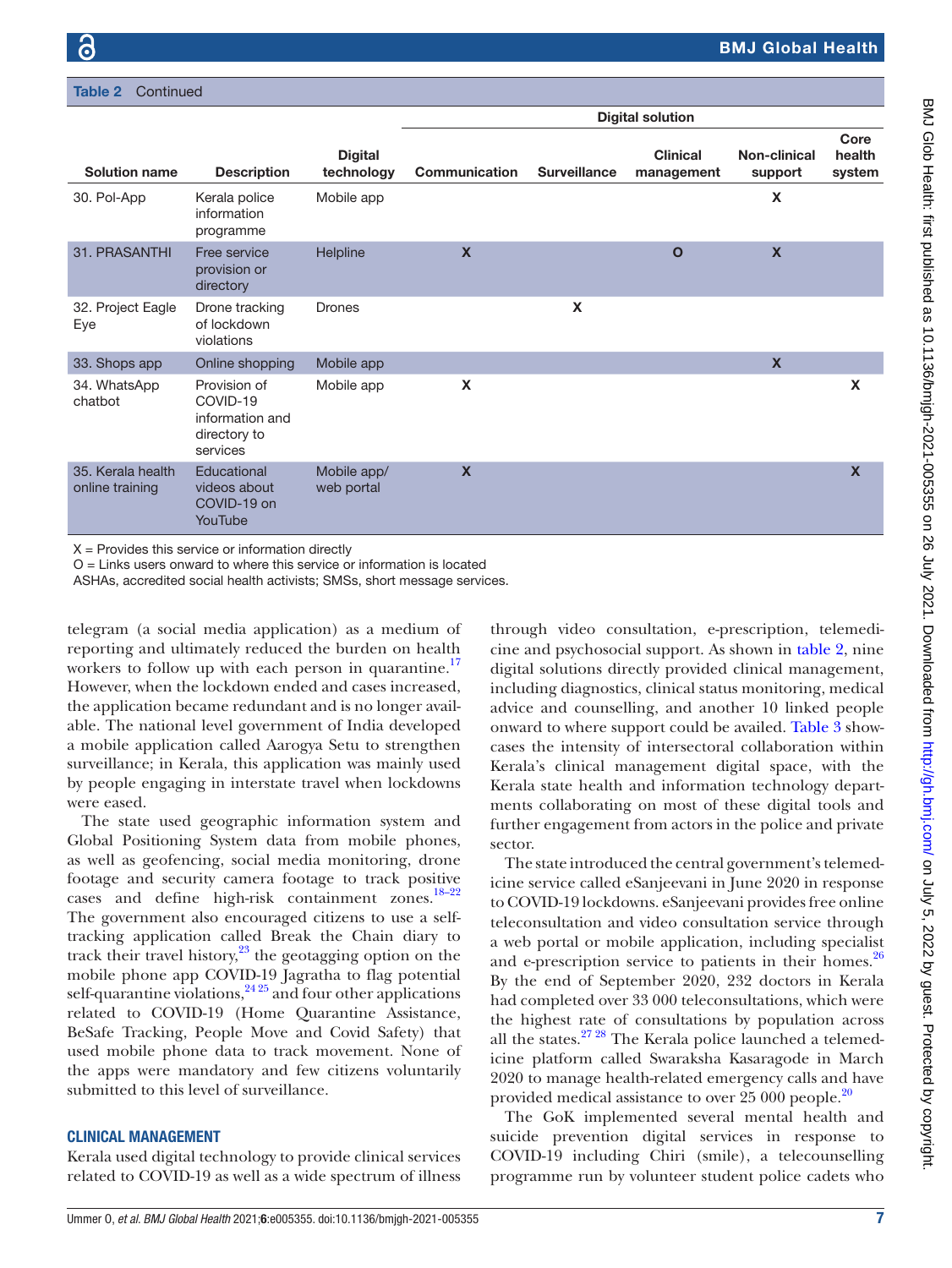<span id="page-7-0"></span>

|                  |                         | Non-functional                    | ゝ                     |                 |                  | ↘                  | ↘              |                                | ↘                           |                              |                               |                           | ゝ                |                          |                                                   |                | ↘                                    |                                                         |                               |                      |                          |
|------------------|-------------------------|-----------------------------------|-----------------------|-----------------|------------------|--------------------|----------------|--------------------------------|-----------------------------|------------------------------|-------------------------------|---------------------------|------------------|--------------------------|---------------------------------------------------|----------------|--------------------------------------|---------------------------------------------------------|-------------------------------|----------------------|--------------------------|
| Scale and status | Functionality           | Functional                        |                       | ↘               | ゝ                |                    |                | ゝ                              |                             | ↘                            | Δ                             | ゝ                         |                  | ڒ                        | ゝ                                                 | Δ              |                                      | ↘                                                       | Δ                             | ゝ                    | ゝ                        |
|                  |                         | <b>Downloads</b>                  | $\frac{4}{2}$         | $100+$ million  | $\frac{4}{2}$    | $1000 +$           | 5000+          | $\lessgtr$                     | $\lessgtr$                  | ≸                            | $\frac{4}{5}$                 | ≨                         | $10000 +$        | ≸                        | $\frac{4}{2}$                                     | $\lessgtr$     | $\frac{4}{2}$                        | $\frac{4}{2}$                                           | 100000+                       | ≨                    | 500 000+                 |
|                  |                         | Released<br>δ                     | <b>May 2020</b>       | Apr 2020        | $\frac{4}{2}$    | May 2020           | Mar 2020       | Mar 2020                       | <b>Jul 2020</b>             | Mar 2020                     | Mar 2020                      | Mar 2020                  | <b>Apr 2020</b>  | Mar 2020                 | $\frac{4}{2}$                                     | Mar 2013       | $\frac{1}{2}$                        | ≸                                                       | Jun 2020                      | Mar 2020             | Mar 2020                 |
|                  |                         | Private<br>sector                 |                       | ↘               |                  | ↘                  | ゝ              |                                | ゝ                           |                              | ゝ                             | ↘                         |                  |                          |                                                   |                |                                      |                                                         |                               |                      | ゝ                        |
|                  |                         | Other                             |                       |                 |                  |                    |                |                                |                             |                              | ゝ                             | ↘                         |                  |                          |                                                   |                |                                      |                                                         |                               |                      |                          |
|                  |                         | relations<br>Public               |                       |                 |                  |                    |                | ↘                              |                             |                              |                               |                           |                  |                          |                                                   |                |                                      |                                                         |                               | ↘                    | ↘                        |
|                  | Kerala state government | Information<br>technology         |                       |                 | ゝ                | ↘                  |                | ↘                              | ゝ                           | ↘                            | Δ                             | ↘                         |                  | ↘                        | ゝ                                                 | ↘              |                                      | ↘                                                       | ゝ                             | ↘                    | ↘                        |
| Actors involved  |                         | Police                            |                       |                 |                  | ↘                  | ↘              |                                |                             |                              |                               |                           |                  |                          |                                                   |                | ↘                                    | ↘                                                       |                               |                      |                          |
|                  |                         | Health                            | ゝ                     |                 | ゝ                |                    | ゝ              | ゝ                              | ゝ                           | ↘                            | Δ                             | ↘                         |                  | ↘                        | ゝ                                                 | Δ              | ↘                                    |                                                         | ゝ                             | ゝ                    | ゝ                        |
|                  | National government     | Informatics<br>National<br>Center | $\blacktriangleright$ | Δ               |                  |                    |                |                                |                             |                              |                               |                           |                  | ↘                        |                                                   |                |                                      | ↘                                                       | ↘                             |                      |                          |
|                  |                         | Health                            |                       | Δ               |                  |                    |                |                                |                             |                              |                               |                           | ↘                |                          |                                                   |                |                                      |                                                         | ↘                             |                      |                          |
|                  |                         | Solution name                     | 1. Arogya Mitra       | 2. Aarogya Setu | 3. Arogyakeralam | 4. BeSafe Tracking | 5. BlueTeleMed | 6. Break the Chain<br>campaign | 7. Break the Chain<br>diary | 8. Chiri (smile)<br>telecall | Network-quiz<br>9. CoronaSafe | 10. CoronaSafe<br>Network | 11. Covid Safety | 12. COVID-19<br>Jagratha | 13. Department of<br>Health and Family<br>Welfare | 14. DISHA 1056 | 15. Doctor just a<br>phone call away | System 112 service<br>Response Support<br>16. Emergency | 17. eSanjeevani<br><b>GdO</b> | Dashboard<br>18. GoK | 19. GoK-Direct<br>Kerala |

Ŷ.

෬

BMJ Glob Health: first published as 10.1136/bmigh-2021-005355 on 26 July 2021. Downloaded from http://gh.bmj.com/ on July 5, 2022 by guest. Protected by copyright. BMJ Glob Health: first published as 10.1136/bmjgh-2021-005355 on 26 July 2021. Downloaded from <http://gh.bmj.com/> on July 5, 2022 by guest. Protected by copyright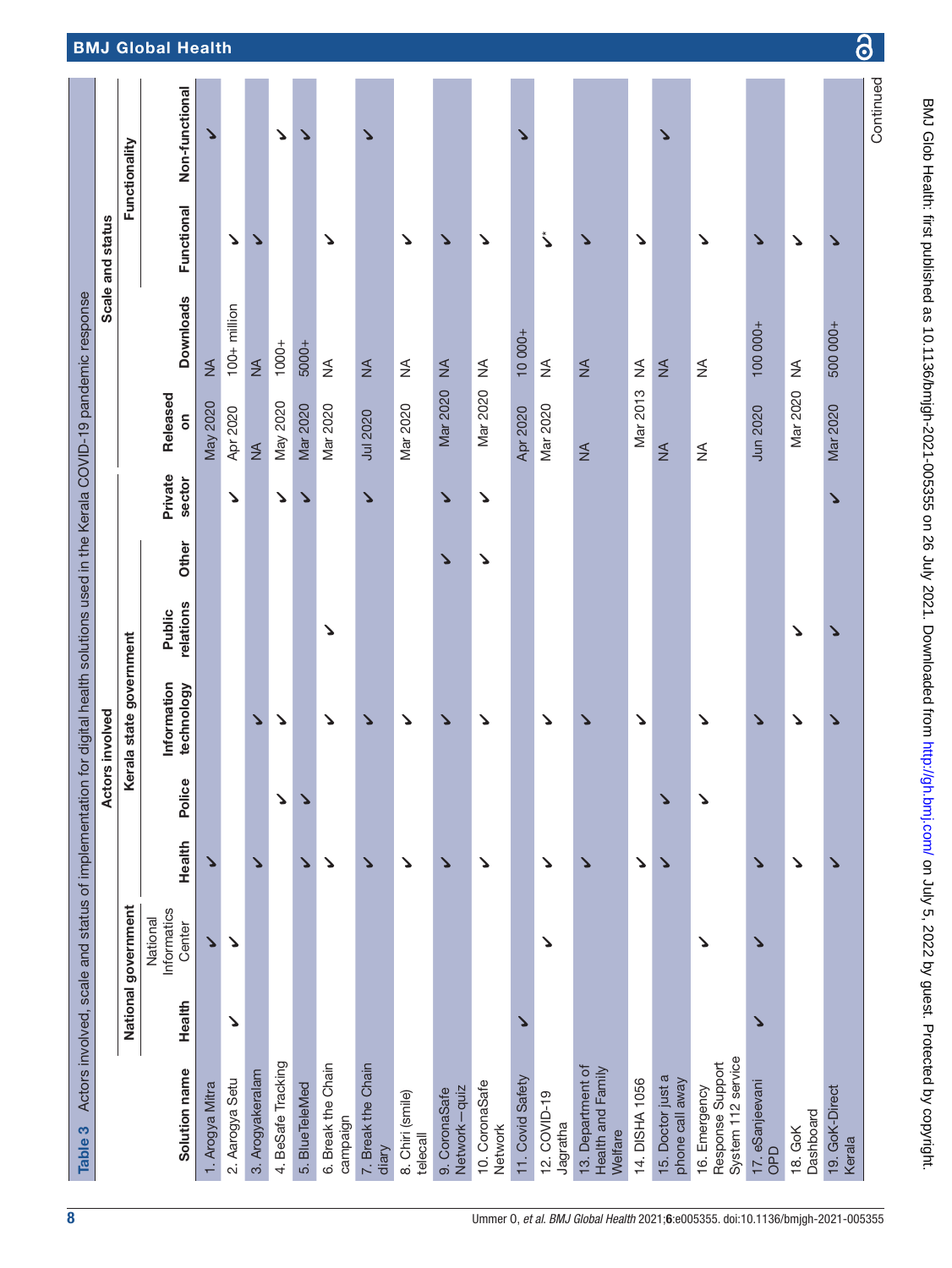| Continued<br>Table 3                                          |        |                                   |                       |        |                           |                     |       |                       |                 |                  |                       |                       |
|---------------------------------------------------------------|--------|-----------------------------------|-----------------------|--------|---------------------------|---------------------|-------|-----------------------|-----------------|------------------|-----------------------|-----------------------|
|                                                               |        |                                   |                       |        | Actors involved           |                     |       |                       |                 |                  | Scale and status      |                       |
|                                                               |        | National government               |                       |        | Kerala state government   |                     |       |                       |                 |                  |                       | Functionality         |
| Solution name                                                 | Health | Informatics<br>National<br>Center | Health                | Police | Information<br>technology | relations<br>Public | Other | Private<br>sector     | Released<br>ទី  | <b>Downloads</b> | Functional            | Non-functional        |
| 20. Kerala Battles<br>COVID                                   |        |                                   | ゝ                     |        | ゝ                         | ↘                   |       |                       | 2020            | $\lessgtr$       | ゝ                     |                       |
| <b>Health Disease</b><br>Surveillance<br>21. Kerala           |        |                                   | $\blacktriangleright$ |        | ゝ                         |                     |       |                       | <b>Mar 2020</b> | $1000 +$         | ゝ                     |                       |
| Home Quarantine<br>22. Kerala Police<br>Assistance            |        |                                   |                       | Δ      | Δ                         |                     |       | ゝ                     | Apr 2020        | $1000 +$         |                       | $\blacktriangleright$ |
| Sannadha Sena<br>23. Kerala                                   |        |                                   |                       | Δ      | Δ                         |                     | Δ     |                       | Jan 2020        | 10 000+          | $\blacktriangleright$ |                       |
| Superhero app<br>24. Kerala                                   |        |                                   | Δ                     | ゝ      | ↘                         | Δ                   |       |                       | Feb 2020        | $500+$           | $\blacktriangleright$ |                       |
| 25. Koode (citizen<br>centre portal)                          |        |                                   | ↘                     |        | ↘                         |                     |       |                       | <b>Aug 2020</b> | $\lessgtr$       |                       | ↘                     |
| 26. Koode helpline                                            |        |                                   | Δ                     |        | Δ                         |                     |       |                       | Apr 2020        | $\lessgtr$       | Δ                     |                       |
| Kerala pandemic<br>27. Local self-<br>government<br>dashboard |        |                                   |                       |        | ٧                         | ↘                   | ゝ     |                       | $\frac{4}{2}$   | $\lessgtr$       | ゝ                     |                       |
| Oppamundu ('not<br>alone with you')<br>28. Ottakkalla         |        |                                   | Δ                     |        | Δ                         |                     |       |                       | Jun 2020        | ₹                | Δ                     |                       |
| 29. People Move<br>by Kerala police                           |        |                                   |                       | ゝ      | Δ                         |                     |       | $\blacktriangleright$ | <b>Apr 2020</b> | $10+$            |                       | ↘                     |
| 30. Pol-App                                                   |        |                                   |                       | Δ      |                           |                     |       |                       | Jun 2020        | 100 000+         | Δ                     |                       |
| 31. PRASANTHI for<br>senior citizens by<br>the police         |        |                                   |                       | ↘      |                           |                     |       |                       | Mar 2020        | $\leq$           |                       | ↘                     |
| 32. Project Eagle<br>Eye                                      |        |                                   |                       | Δ      |                           |                     |       |                       | Mar 2020        | ≸                |                       | ↘                     |
| online shopping<br>33. Shops app-<br>app                      |        |                                   |                       | ↘      | ↘                         |                     |       | ↘                     | Mar 2020        | 50 000+          | ↘                     |                       |
|                                                               |        |                                   |                       |        |                           |                     |       |                       |                 |                  |                       | Continued             |

9

BMJ Glob Health: first published as 10.1136/bmigh-2021-005355 on 26 July 2021. Downloaded from http://gh.bmj.com/ on July 5, 2022 by guest. Protected by copyright. BMJ Glob Health: first published as 10.1136/bmjgh-2021-005355 on 26 July 2021. Downloaded from <http://gh.bmj.com/> on July 5, 2022 by guest. Protected by copyright

BMJ Global Health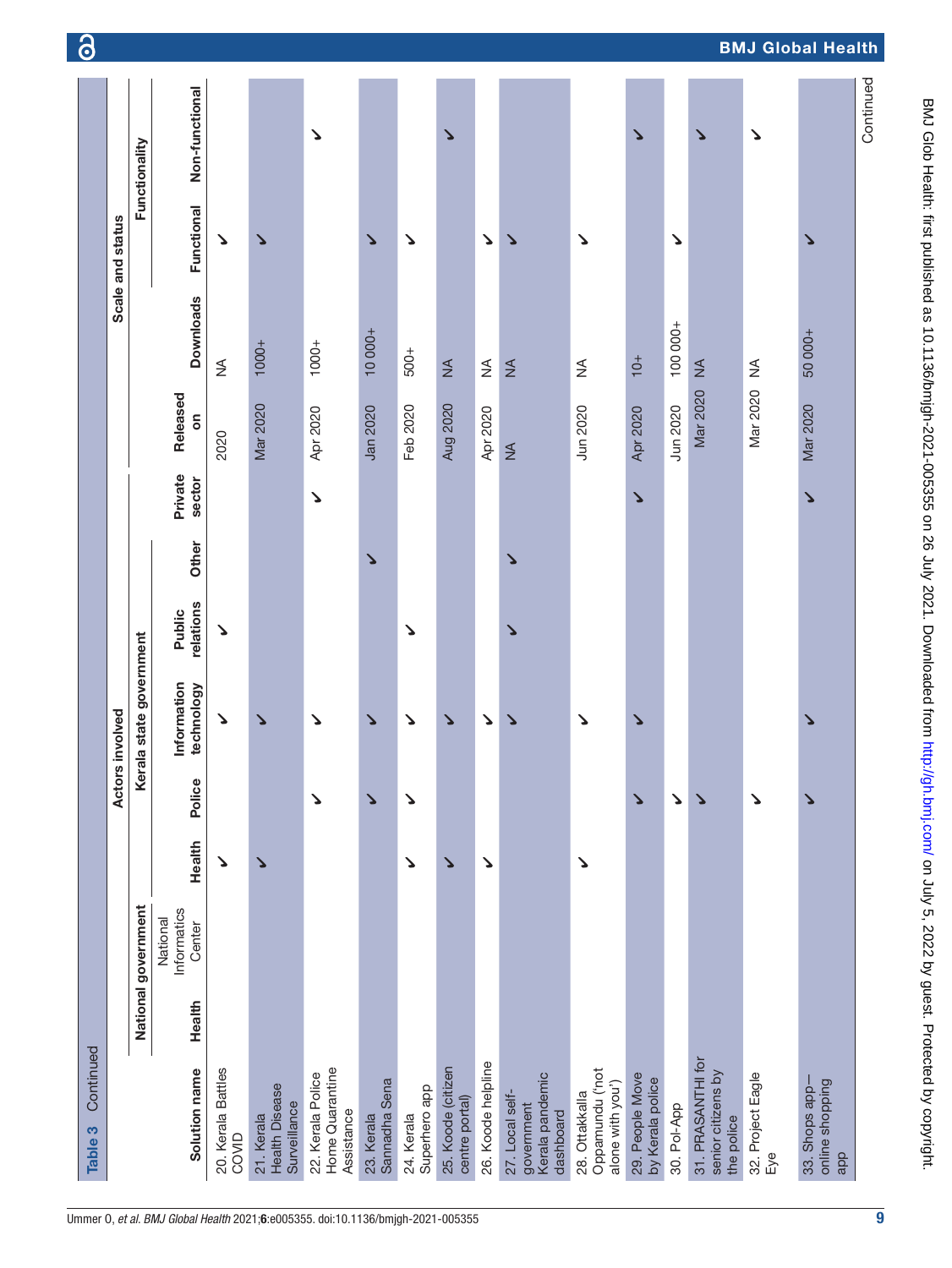|                                                            |        |                                   |        |        | Actors involved                  |                        |  |                       | Scale and status |                                     |
|------------------------------------------------------------|--------|-----------------------------------|--------|--------|----------------------------------|------------------------|--|-----------------------|------------------|-------------------------------------|
|                                                            |        | National government               |        |        | Cerala state government          |                        |  |                       |                  | Functionality                       |
| Solution name                                              | Health | Informatics<br>National<br>Center | Health | Police | Information Public<br>technology | relations Other sector |  | Private Released<br>δ |                  | Downloads Functional Non-functional |
| 34. WhatsApp<br>chatbot                                    |        |                                   |        |        |                                  |                        |  | Mar 2020 NA           |                  |                                     |
| channel-Kerala<br>35. YouTube<br>health online<br>training |        |                                   |        |        |                                  |                        |  | Mar 2020 NA           |                  |                                     |
| NA, not applicable.                                        |        |                                   |        |        |                                  |                        |  |                       |                  |                                     |

#### Box 2 Key terminolog y

- <span id="page-9-0"></span>► Chatbots: virtual assistants that can be deployed on various platforms, both web and mobile. Chatbots can fulfil a variety of tasks such as handling general queries and form filling. They can be implemented on websites and applications to enable bidirectional information flow.
- $\blacktriangleright$  Helpline: a telephone service providing help with problems.
- ► Web browsers: software applications used to browse the internet which enable users to locate and retrieve data across the web. Examples include Safari, Google Chrome and Internet Explorer.
- ► WhatsApp Messenger: cross-platform instant messaging application that allows smartphone users to exchange text, image, video and audio messages for free.
- ► Web portal: acts as a gateway to the world wide web and provides users with a single access point to information.
- ► Website: collection of web pages.

direct their peers to professional help and Ottakkalla Oppamundu (You are not alone, we are with you), a psychosocial support programme.[29](#page-12-16) Within Ottakkalla Oppamundu, student counsellors and community health workers (accredited social health activists and Angan wadi workers) identified students in need and connected them and their parents to phone counselling under the supervision of psychiatrists, psychiatric social workers and clinical psychologists.[30](#page-12-17) In addition, the state bolstered counselling available for migrant workers, people under quarantine, students and the general public through the existing DISHA-1056 service, a 24/7 telehealth helpline. Between the beginning of the pandemic and November 2020, the state deployed 1376 mental health personnel who made over 5.1 million phone calls to people under quarantine, people with mental illnesses, children with special needs, migrant workers and older adults living alone during the lockdown. [3](#page-12-0)

#### NON-CLINICAL SUPPORT SERVICES

Kerala's COVID-19 response has been particularly adept at addressing the non-clinical support needs of citizens under lockdown, such as the need to continue accessing basic household provisions, particularly food, and the need for extra free housing and nutritional support for those who lost their work due to the COVID-19 contain ment effort. [Table](#page-3-0) 2 showcases 14 digital solutions that sought to directly meet citizens' non-clinical needs, such as through online shopping portals and volunteer delivery networks, and an additional six that linked onwards to these types of support services. Although not an immediate non-clinical support service, it is noteworthy that Kerala shifted rapidly to an online mode of education for schoolchildren, with over 6000 online classes attended by over 4.3 million students.<sup>[31](#page-12-18)</sup>

The web-based portal and mobile application COVID-19 Jagratha provided information on community kitchens, home delivery of groceries and travel permits.<sup>[25](#page-12-19)</sup> Kerala's government dashboard also provided details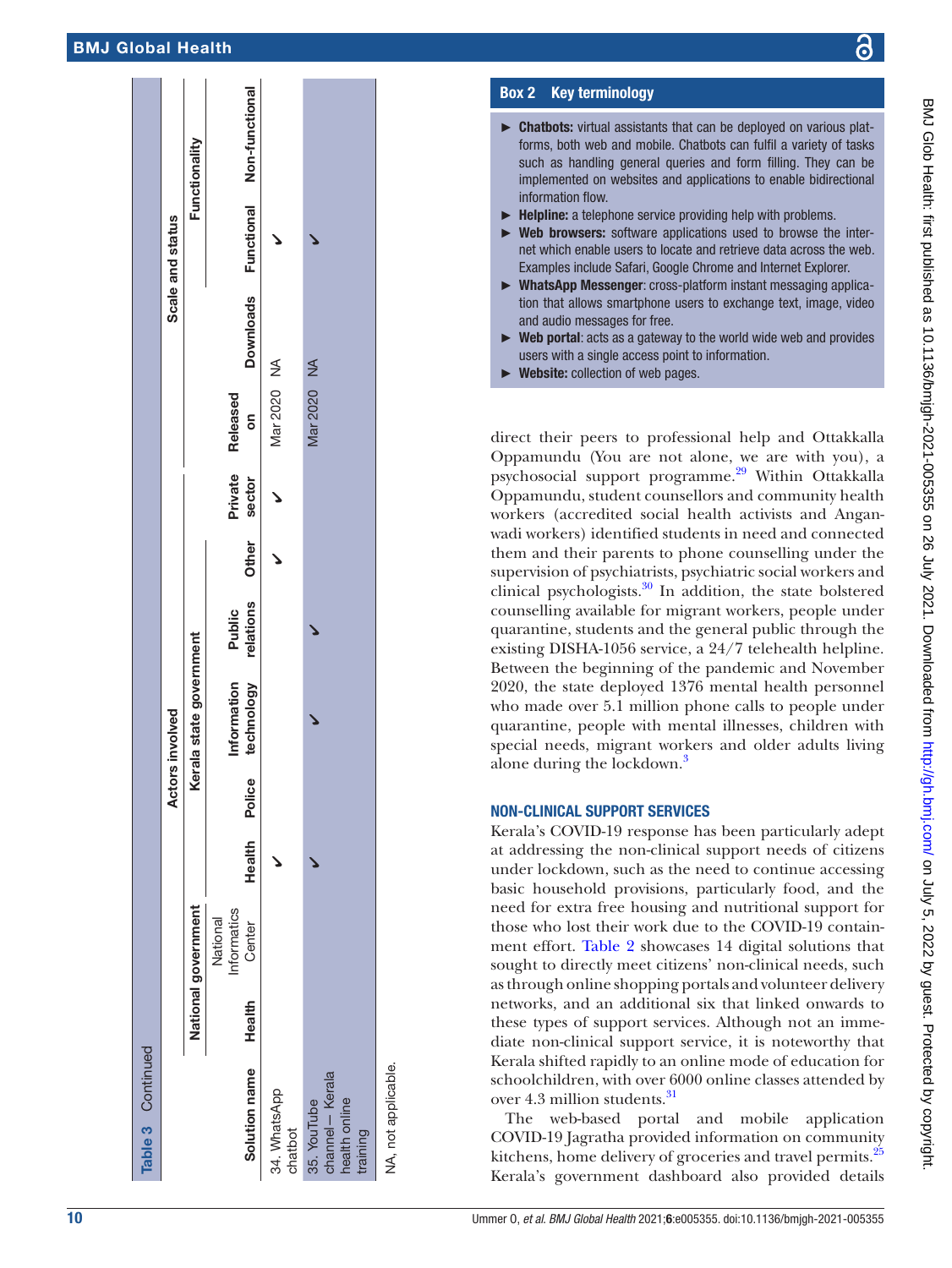about the state's community kitchens by aggregating and reporting data from local bodies on the number of individuals served.<sup>[3](#page-12-0)</sup> The government also developed the Kerala Sannadha Sena (social service volunteers) app and web portal. The registration of community volunteers is through the web portal and training through the app. The Kerala state police department developed multiple digital strategies for non-clinical support including the ShopsApp for home delivery of essential commodities; Amrutham, a WhatsApp platform to order groceries from local vendors for home delivery and PRASANTHI, a support service for seniors.<sup>[18 20](#page-12-10)</sup> Furthermore, they allowed citizens to request home delivery of medicine and other essentials through the emergency service 112 hotline. It is striking that the Kerala police were involved in eight digital services for non-clinical support and only four focused on surveillance [\(table](#page-7-0) 3).

#### CORE HEALTH SYSTEM READINESS AND RESPONSE

We identified 12 digital tools that supported Kerala's core health system readiness and response ([table](#page-3-0) 2). These tools served a range of functions to present available hospital capacity, support health worker training and recruitment, identify emergent hot spots and map the status of ambulances. COVID-19 Jagratha, for instance, offered real-time monitoring of vacant beds and allocated patients according to facility capacity. Training videos about COVID-19 were disseminated on YouTube, through WhatsApp and on mobile apps to orient health-care workers and volunteers.<sup>[32](#page-12-20)</sup> As of November 2020, the YouTube channel 'Kerala online health training' had about 9850 subscribers; many of its videos were endorsed by celebrities. The state health department appointed 276 doctors in a single day following job interviews through video-conferencing. $33$  The state incorporated digital technology in supply chain management: the digital ledger system tracked essential supplies at the district level in both private and public organisations. This helped the state to monitor and control price and supply availability.<sup>[34 35](#page-12-22)</sup> The COVID-19 response also leveraged digital technologies used to support core health department functions such as procurement and inventory management, human resources, disease surveillance and hospital management information systems.

#### **DISCUSSION**

The government of Kerala has used digital technology in its COVID-19 pandemic response across the domains of communication, surveillance, clinical management, nonclinical support, and core health system readiness and response. These digital tools have communicated health information including COVID-19 prevention and treatment, disseminated lockdown ordinances, supported monitoring and quarantine, linked citizens to medical and non-medical support (including mental health support), and augmented transparency by sharing up-to-date and granular information about COVID-19's spread, the availability of services such as

hospital beds, and the provision of support such as free and subsidised meals. While future research is needed to assess the public health impact of these tools, Kerala's experience with digital technology presents strong examples of a wide range of use cases. The state's experience using digital technology during COVID-19 also highlights the value of strong health system foundations and intersectoral collaboration, as well as issues related to privacy and equity.

#### FOUNDATIONS

Digital health technologies are only as good as the services and governance systems that they support. Kerala's robust COVID-19 response was built on the foundation of their high-performing health system, which has been a longstanding leader in India in terms of financing, human resources and health outcomes[.36](#page-12-23) The government of Kerala drew from previous experience in using digital technologies for emergency preparedness. Kerala experienced extreme flooding and a Nipah virus outbreak in 2018, and in both cases engaged digital tools as part of their emergency response. The flood and Nipah virus responses have been praised as rapid and well coordinated across government departments, and grounded in community participation in rescue and relief works<sup>[37 38](#page-12-24)</sup>; the Nipah epidemic was halted within a month and after only 19 cases.<sup>[39](#page-12-25)</sup> Social media platforms played a vital role in disseminating credible information and coordinating all government efforts. $40$  There were apps to connect volunteer relief workers to community members in need and dashboards to track the government's relief grant spending. The police department also used drones to locate stranded people during the flood. $41$  Key digital components of the Nipah response were a 24/7 Nipah helpline, a call centre, contact tracing by telephones, telemental health support, and daily reports on social media, including Qkopy, Arogya Jagratha, Facebook and WhatsApp.<sup>[42](#page-12-28)</sup> Kerala's COVID-19 response built on the successes of many of these innovations from 2018.

#### **COLLABORATION**

Collaboration within government agencies, such as within departments in the Kerala police, between government agencies, and between the government and the private sector and civil society enabled the rapid and effective use of digital tools. Celebrity endorsement strengthened the reach of health communication materials, data pooling from local, district and state level government enabled complete, timely and accurate reporting of the COVID-19 response across the state, and governmental engagement with volunteers from the private sector produced highly functional and easy-to-navigate digital platforms. For instance, Kerala's Department of Health and Family Welfare and the Kerala State Disaster Management Authority supported an interdisciplinary group of volunteers to create the CoronaSafe Network, an open-source online platform that emerged as one of the most trusted and popular sources of information.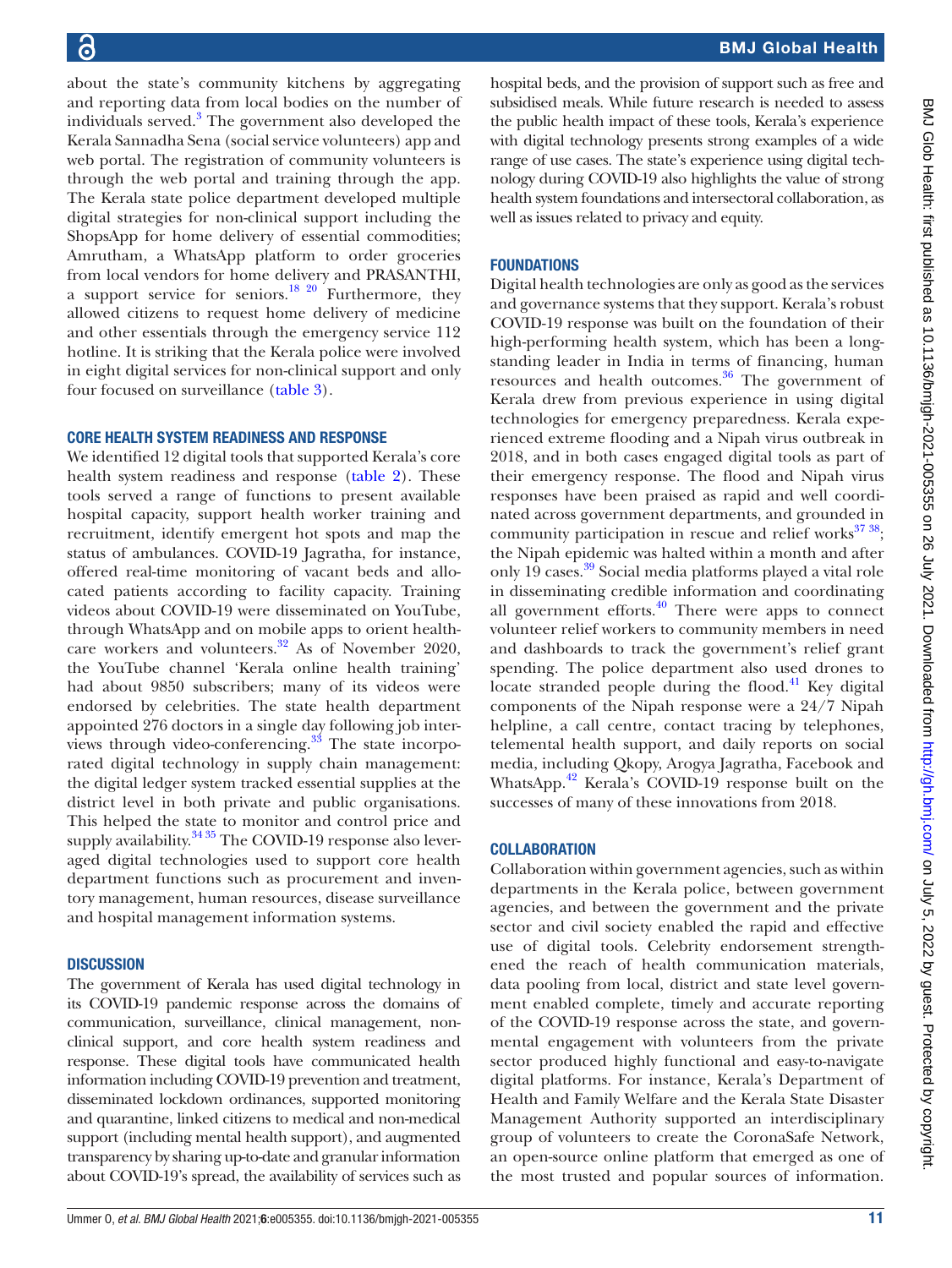The CoronaSafe Network amalgamated data (such as case counts and testing results) from government bulletins and public dashboards and received direct updates from hospitals to produce data visualisations that consolidated pandemic information, including an interactive map of all hospitals and ambulances.

#### **PRIVACY**

There have been privacy breaches, as well as accusations of government over-reach in relation to Kerala's use of digital tools to manage COVID-19. Privacy breaches have included leaks of COVID-19 patient-level data from hospitals (both private and public) and leaks of Google maps link that exposed identifiable information about people who underwent contact tracing.<sup>43–45</sup> Accusations of government over-reach include the unauthorised sharing of citizens' COVID-19 information with third party organisations as well as digitally enabled contact tracing, geomapping or other surveillance to enforce home isolation and quarantine. The use of digital tools for this type of surveillance can invade individual privacy. The Kerala police initially used call records from people who tested positive for COVID-19 to facilitate contact tracing. However, this use of technology was stopped following protests and legal arguments that it breached data privacy regulations and citizens' rights to privacy.<sup>46</sup> The government of Kerala has made all tracking applications voluntary, with the exception of infection reporting, and has set a limit of 14 days to the retention of call records and other individual data. However, debate continues on the appropriate balance between disease surveillance and individual rights.[47](#page-13-7) Best practice policy on data sharing and access has been slow to be implemented in the state and globally.<sup>48 49</sup> Manual contact tracing became impractical as the numbers of infections increased in August. Had the state put in place a digital method of tracking similar to the ones instituted by some South East Asian countries like Taiwan and Singapore, contact tracing could have continued. $50$  The extent to which societies will agree to some invasion of privacy for greater public good is a function of their trust in government. In the response to COVID-19, Kerala had demonstrated a fairly high level of trust. $51$ 

#### **EQUITY**

As essential information and services increasingly move to the digital sphere, there is a risk that existing socioeconomic inequality is increased. Globally, marginalised social groups are least likely to have access to mobile phones, computers and internet and have the lowest digital literacy. Although digital inequality is less pronounced in Kerala than in the rest of India, exclusion remains a concern. Kerala has relatively high internet penetration at 56%, second only to the National Capital Territory of Delhi at 68%; Kerala also has one of the lowest rural–urban and gender digital divides in the country.[52–55](#page-13-11) Nonetheless, 44% of Kerala's population has no internet access, around 20% of women in Kerala do not own their own phones, and 3% of rural and 2% of urban households do not have any phone in the household at all. Remote tribal areas are particularly likely to lack reliable cellular network and broadband coverage. $52-55$  These digital gaps were mitigated to an extent by civil society support to vulnerable groups who are the most likely to experience lack of access.

#### **CONCLUSION**

Digital technology initiatives supported Kerala's COVID-19 response through communication, surveillance, clinical management, non-clinical support, and core health system readiness and response. This analysis showcases the diverse and innovative ways digital tools can support pandemic response and draws attention to the importance of collaboration. With adequate oversight and community participation to safeguard privacy and ensure equity, digital health has great potential to strengthen public health measures.<sup>9</sup>

Twitter Osama Ummer [@osamaummer?s=09](https://twitter.com/osamaummer?s=09)

Acknowledgements We thank the frontline workers, volunteers and other functionaries of Kerala who were part of COVID-19 management. We thank Rajeev Sadanandan (Former Additional Chief Secretary - Health, Kerala/Current Chief Executive Officer of Health Systems Transformation Platform) for reviewing and providing his insights about Kerala's strategies in COVID-19 management. This work was made possible by the Bill and Melinda Gates Foundation. We thank Diva Dhar, Suhel Bidani, Rahul Mullick, Dr Suneeta Krishnan, Dr Neeta Goel and Dr Priya Nanda for believing in us and giving us this opportunity. We additionally wish to thank the news media who reported all the government efforts tirelessly over many months to the COVID-19 crisis which form the backbone of our analyses. Lastly, our figures have been beautified by the great and ever patient Dan Harder of the Creativity Club UK. We thank him for his efforts.

Contributors OU, KS and AEL jointly conceptualised this analysis and developed the framework. OU conducted the primary searches and extracted the data to populate the framework. OU and KS analysed the data and jointly drafted the manuscript. AEL provided oversight, guidance and supervision for all aspects of this work. All authors discussed the findings and contributed to the final manuscript.

Funding This study was funded by The Bill and Melinda Gates Foundation (grant number: OPP1179252).

Competing interests None declared.

Patient consent for publication Not required.

Provenance and peer review Not commissioned; externally peer reviewed.

Open access This is an open access article distributed in accordance with the Creative Commons Attribution 4.0 Unported (CC BY 4.0) license, which permits others to copy, redistribute, remix, transform and build upon this work for any purpose, provided the original work is properly cited, a link to the licence is given, and indication of whether changes were made. See: [https://creativecommons.org/](https://creativecommons.org/licenses/by/4.0/) [licenses/by/4.0/](https://creativecommons.org/licenses/by/4.0/).

#### ORCID iDs

Osama Ummer<http://orcid.org/0000-0002-4189-5328> Kerry Scott <http://orcid.org/0000-0003-3597-9637> Diwakar Mohan<http://orcid.org/0000-0002-7532-366X> Arpita Chakraborty<http://orcid.org/0000-0003-0515-3420> Amnesty Elizabeth LeFevre<http://orcid.org/0000-0001-8437-7240>

#### **REFERENCES**

- <span id="page-11-0"></span>1 Andrews MA, Areekal B, Rajesh KR, *et al*. First confirmed case of COVID-19 infection in India: a case report. *[Indian J Med Res](http://dx.doi.org/10.4103/ijmr.IJMR_2131_20)* 2020;151:490.
- <span id="page-11-1"></span>2 Menon JC, Rakesh PS, John D, *et al*. What was right about Kerala's response to the COVID-19 pandemic? *[BMJ Glob Health](http://dx.doi.org/10.1136/bmjgh-2020-003212)* 2020;5:e003212.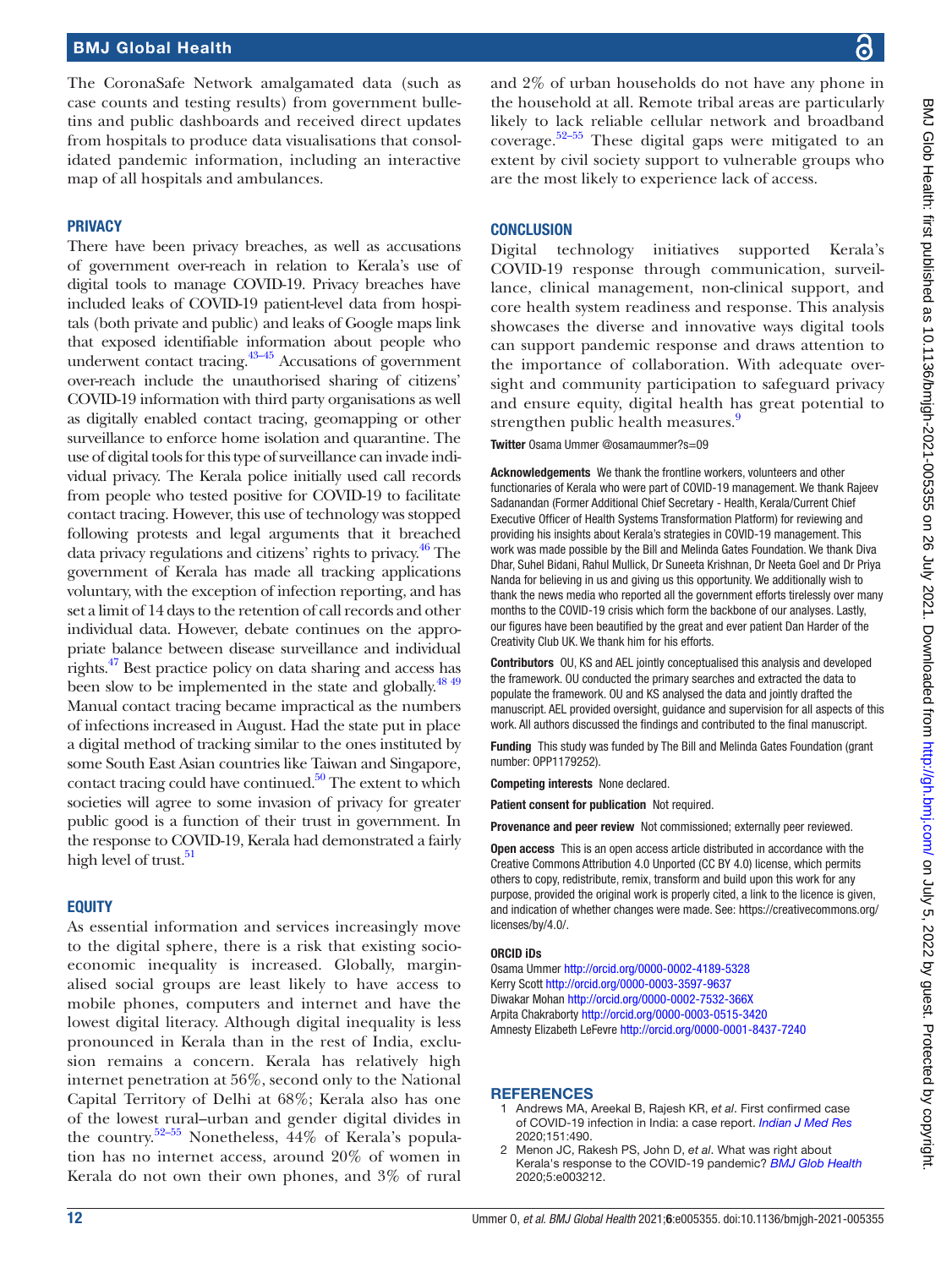## ൳

## BMJ Global Health

- <span id="page-12-0"></span>3 GoK Dashboard. Official Kerala COVID-19 statistics, 2020. Available:<https://dashboard.kerala.gov.in/>[Accessed 14 Oct 2020].
- 4 Johns Hopkins Coronavirus Resource Center. Mortality analyses, 2020. Available: <https://coronavirus.jhu.edu/data/mortality> [Accessed 09 Nov 2020].
- <span id="page-12-1"></span>5 WHO. Responding to COVID-19 - Learnings from Kerala 2020 [https://www.who.int/india/news/feature-stories/detail/responding-to](https://www.who.int/india/news/feature-stories/detail/responding-to-covid-19-learnings-from-kerala)[covid-19-learnings-from-kerala](https://www.who.int/india/news/feature-stories/detail/responding-to-covid-19-learnings-from-kerala)
- <span id="page-12-2"></span>6 Chathukulam J, Tharamangalam J. The Kerala model in the time of COVID19: rethinking state, society and democracy. *[World Dev](http://dx.doi.org/10.1016/j.worlddev.2020.105207)* 2021;137:105207.
- Varghese A. Don't go by case count, fatality rate in Kerala one of lowest, say experts. The New Indian Express, 2020. Available: [https://www.newindianexpress.com/states/kerala/2020/oct/15/dont](https://www.newindianexpress.com/states/kerala/2020/oct/15/dont-go-by-case-count-fatality-rate-in-kerala-one-of-lowest-say-experts-2210351.html)[go-by-case-count-fatality-rate-in-kerala-one-of-lowest-say-experts-](https://www.newindianexpress.com/states/kerala/2020/oct/15/dont-go-by-case-count-fatality-rate-in-kerala-one-of-lowest-say-experts-2210351.html)[2210351.html](https://www.newindianexpress.com/states/kerala/2020/oct/15/dont-go-by-case-count-fatality-rate-in-kerala-one-of-lowest-say-experts-2210351.html) [Accessed 06 Jan 2021].
- <span id="page-12-3"></span>8 India Cellular & Electronics Association (ICEA). Contribution of Smartphones to digital governance in India, 2020. Available: [https://icea.org.in/wp-content/uploads/2020/07/Contribution](https://icea.org.in/wp-content/uploads/2020/07/Contribution-of-Smartphones-to-Digital-Governance-in-India-09072020.pdf)[of-Smartphones-to-Digital-Governance-in-India-09072020.pdf](https://icea.org.in/wp-content/uploads/2020/07/Contribution-of-Smartphones-to-Digital-Governance-in-India-09072020.pdf)  [Accessed 30 Mar 2021].
- <span id="page-12-4"></span>9 Budd J, Miller BS, Manning EM, *et al*. Digital technologies in the public-health response to COVID-19. *[Nat Med](http://dx.doi.org/10.1038/s41591-020-1011-4)* 2020;26:1183–92.
- 10 Mahmood S, Hasan K, Colder Carras M, *et al*. Global preparedness against COVID-19: we must Leverage the power of digital health. *[JMIR Public Health Surveill](http://dx.doi.org/10.2196/18980)* 2020;6:e18980.
- 11 Whitelaw S, Mamas MA, Topol E, *et al*. Applications of digital technology in COVID-19 pandemic planning and response. *[Lancet](http://dx.doi.org/10.1016/S2589-7500(20)30142-4)  [Digit Health](http://dx.doi.org/10.1016/S2589-7500(20)30142-4)* 2020;2:e435–40.
- <span id="page-12-5"></span>12 WCD, Kerala. Activities undertaken in response to COVID -19 - WCD Kerala, 2020. Available: [http://wcd.kerala.gov.in/article.php?itid=](http://wcd.kerala.gov.in/article.php?itid=Mzkz) [Mzkz](http://wcd.kerala.gov.in/article.php?itid=Mzkz) [Accessed 30 Oct 2020].
- <span id="page-12-6"></span>13 A M. How Kerala Police is making waves on social media. *The Hindu*, 2020. Available: [https://www.thehindu.com/life-and](https://www.thehindu.com/life-and-style/how-kerala-police-is-creating-waves-on-social-media/article31141457.ece)[style/how-kerala-police-is-creating-waves-on-social-media/](https://www.thehindu.com/life-and-style/how-kerala-police-is-creating-waves-on-social-media/article31141457.ece) [article31141457.ece](https://www.thehindu.com/life-and-style/how-kerala-police-is-creating-waves-on-social-media/article31141457.ece) [Accessed 13 Nov 2020].
- <span id="page-12-7"></span>14 I S G. How Kerala mastered the art of contact tracing to fight COVID-19, save lives. the new Indian express, 2020. Available: [https://www.newindianexpress.com/states/kerala/2020/may/21/](https://www.newindianexpress.com/states/kerala/2020/may/21/how-kerala-mastered-the-art-of-contact-tracing-to-fight-covid-19-save-lives-2146294.html) [how-kerala-mastered-the-art-of-contact-tracing-to-fight-covid-19](https://www.newindianexpress.com/states/kerala/2020/may/21/how-kerala-mastered-the-art-of-contact-tracing-to-fight-covid-19-save-lives-2146294.html) [save-lives-2146294.html](https://www.newindianexpress.com/states/kerala/2020/may/21/how-kerala-mastered-the-art-of-contact-tracing-to-fight-covid-19-save-lives-2146294.html) [Accessed 08 Oct 2020].
- 15 B T. Role of Kudumbashreein Covid-19 containment in Kerala the pandemic and the state of Kerala 2020;31:266–74.
- <span id="page-12-8"></span>16 Kurian S. Patient movement maps: Kerala's key weapon against COVID-19. The News Minute, 2020Published April 16,. Available: [https://www.thenewsminute.com/article/patient-movement-maps](https://www.thenewsminute.com/article/patient-movement-maps-keralas-key-weapon-against-covid-19-122717)[keralas-key-weapon-against-covid-19-122717](https://www.thenewsminute.com/article/patient-movement-maps-keralas-key-weapon-against-covid-19-122717) [Accessed October 8, 2020].
- <span id="page-12-9"></span>17 U S. Move over Sprinklr, now use "Koode" for COVID-19 quarantine data management. The New Indian Express, 2020. Available: [https://](https://www.newindianexpress.com/states/kerala/2020/aug/18/move-over-sprinklr-now-use-koode-for-covid-19-quarantine-data-management-2184935.html) [www.newindianexpress.com/states/kerala/2020/aug/18/move-over](https://www.newindianexpress.com/states/kerala/2020/aug/18/move-over-sprinklr-now-use-koode-for-covid-19-quarantine-data-management-2184935.html)[sprinklr-now-use-koode-for-covid-19-quarantine-data-management-](https://www.newindianexpress.com/states/kerala/2020/aug/18/move-over-sprinklr-now-use-koode-for-covid-19-quarantine-data-management-2184935.html)[2184935.html](https://www.newindianexpress.com/states/kerala/2020/aug/18/move-over-sprinklr-now-use-koode-for-covid-19-quarantine-data-management-2184935.html) [Accessed 09 Oct 2020].
- <span id="page-12-10"></span>18 Dass V. The Kerala way: use of geofencing, drones, telemed APP to tackle Covid-19. express computer, 2020. Available: [https://www.](https://www.expresscomputer.in/indiaincfightscovid19/the-kerala-way-use-of-geofencing-drones-telemedicine-app-to-tackle-covid-19/52853/) [expresscomputer.in/indiaincfightscovid19/the-kerala-way-use-of](https://www.expresscomputer.in/indiaincfightscovid19/the-kerala-way-use-of-geofencing-drones-telemedicine-app-to-tackle-covid-19/52853/)[geofencing-drones-telemedicine-app-to-tackle-covid-19/52853/](https://www.expresscomputer.in/indiaincfightscovid19/the-kerala-way-use-of-geofencing-drones-telemedicine-app-to-tackle-covid-19/52853/) [Accessed 22 Sep 2020].
- 19 Faleiro S. What the world can learn from Kerala about how to fight covid-19. MIT technology review, 2020. Available: [https://www.](https://www.technologyreview.com/2020/04/13/999313/kerala-fight-covid-19-india-coronavirus/) [technologyreview.com/2020/04/13/999313/kerala-fight-covid-19](https://www.technologyreview.com/2020/04/13/999313/kerala-fight-covid-19-india-coronavirus/) [india-coronavirus/](https://www.technologyreview.com/2020/04/13/999313/kerala-fight-covid-19-india-coronavirus/) [Accessed 08 Oct 2020].
- <span id="page-12-15"></span>20 Joseph A. Interview: how Kerala contained its coronavirus epidemic. The wire, 2020. Available: [https://thewire.in/government/interview](https://thewire.in/government/interview-vijay-sakhare-kerala-triple-lock-strategy-coronavirus-epidemic)[vijay-sakhare-kerala-triple-lock-strategy-coronavirus-epidemic](https://thewire.in/government/interview-vijay-sakhare-kerala-triple-lock-strategy-coronavirus-epidemic)  [Accessed 27 Nov 2020].
- 21 Singh V. Coronavirus | Geo-fencing app will be used to locate quarantine violators. *The Hindu*, 2020. Available: [https://www.](https://www.thehindu.com/news/national/coronavirus-geo-fencing-app-will-be-used-to-locate-quarantine-violators/article31241055.ece) [thehindu.com/news/national/coronavirus-geo-fencing-app-will-be](https://www.thehindu.com/news/national/coronavirus-geo-fencing-app-will-be-used-to-locate-quarantine-violators/article31241055.ece)[used-to-locate-quarantine-violators/article31241055.ece](https://www.thehindu.com/news/national/coronavirus-geo-fencing-app-will-be-used-to-locate-quarantine-violators/article31241055.ece) [Accessed 24 Sep 2020].
- 22 Solomon N. How Indian states are using surveillance technology to track Covid-19 cases 2020 [https://scroll.in/article/958966/how](https://scroll.in/article/958966/how-indian-states-are-using-surveillance-technology-to-track-covid-19-cases)[indian-states-are-using-surveillance-technology-to-track-covid-19](https://scroll.in/article/958966/how-indian-states-are-using-surveillance-technology-to-track-covid-19-cases) [cases](https://scroll.in/article/958966/how-indian-states-are-using-surveillance-technology-to-track-covid-19-cases)
- <span id="page-12-11"></span>23 G S. Kerala engg students help make contact tracing easy, develop APP to record travel details. the new Indian express 2020 [https://](https://www.newindianexpress.com/good-news/2020/jul/18/kerala-engg-students-help-make-contact-tracing-easy-develop-app-to-record-travel-details-2171191.html) [www.newindianexpress.com/good-news/2020/jul/18/kerala-engg](https://www.newindianexpress.com/good-news/2020/jul/18/kerala-engg-students-help-make-contact-tracing-easy-develop-app-to-record-travel-details-2171191.html)[students-help-make-contact-tracing-easy-develop-app-to-record](https://www.newindianexpress.com/good-news/2020/jul/18/kerala-engg-students-help-make-contact-tracing-easy-develop-app-to-record-travel-details-2171191.html)[travel-details-2171191.html](https://www.newindianexpress.com/good-news/2020/jul/18/kerala-engg-students-help-make-contact-tracing-easy-develop-app-to-record-travel-details-2171191.html)
- <span id="page-12-12"></span>ETGovernment. Kerala: Kochi police to use mobile app to monitor home quarantine used at Kasaragod - ET Government 2020 [https://government.economictimes.indiatimes.com/news/digital](https://government.economictimes.indiatimes.com/news/digital-india/kerala-kochi-police-to-use-mobile-app-to-monitor-home-quarantine-used-at-kasaragod/75802916)[india/kerala-kochi-police-to-use-mobile-app-to-monitor-home](https://government.economictimes.indiatimes.com/news/digital-india/kerala-kochi-police-to-use-mobile-app-to-monitor-home-quarantine-used-at-kasaragod/75802916)[quarantine-used-at-kasaragod/75802916](https://government.economictimes.indiatimes.com/news/digital-india/kerala-kochi-police-to-use-mobile-app-to-monitor-home-quarantine-used-at-kasaragod/75802916)
- <span id="page-12-19"></span>25 Lakshané R. Tracking quarantine, tracing cases, sharing info can these govt-issued apps help fight Covid-19? 2020.
- <span id="page-12-13"></span>26 eSanjeevaniOPD -SAFE home OPD national Teleconsultation Service-MoHFW, 2020. Available: <https://esanjeevaniopd.in/About> [Accessed 22 Sep 2020].
- <span id="page-12-14"></span>27 Pisharody HR. Kerala tops in use of e-Sanjeevani telemedicine. Mathrubhumi, 2020. Available: [https://english.mathrubhumi.com/](https://english.mathrubhumi.com/news/kerala/kerala-tops-in-use-of-e-sanjeevani-telemedicine-1.4897267) [news/kerala/kerala-tops-in-use-of-e-sanjeevani-telemedicine-1.](https://english.mathrubhumi.com/news/kerala/kerala-tops-in-use-of-e-sanjeevani-telemedicine-1.4897267) [4897267](https://english.mathrubhumi.com/news/kerala/kerala-tops-in-use-of-e-sanjeevani-telemedicine-1.4897267) [Accessed 12 Oct 2020].
- 28 PTI. Health ministry's "eSanjeevani" records 4 lakh doctor-topatient tele-consultations - The Economic Times, 2020. Available: [https://economictimes.indiatimes.com/industry/healthcare/biotech/](https://economictimes.indiatimes.com/industry/healthcare/biotech/healthcare/health-ministrys-esanjeevani-records-4-lakh-doctor-to-patient-tele-consultations/articleshow/78333323.cms) [healthcare/health-ministrys-esanjeevani-records-4-lakh-doctor-to](https://economictimes.indiatimes.com/industry/healthcare/biotech/healthcare/health-ministrys-esanjeevani-records-4-lakh-doctor-to-patient-tele-consultations/articleshow/78333323.cms)[patient-tele-consultations/articleshow/78333323.cms](https://economictimes.indiatimes.com/industry/healthcare/biotech/healthcare/health-ministrys-esanjeevani-records-4-lakh-doctor-to-patient-tele-consultations/articleshow/78333323.cms) [Accessed 12 Oct 2020].
- <span id="page-12-16"></span>29 Premkumar S. Kerala Govt Focuses On Children's Mental Health After 66 Student Suicides During Lockdown, 2020. Available: [https://](https://www.outlookindia.com/website/story/india-news-kerala-govt-focuses-on-childrens-mental-health-after-student-suicide-shoots-up-during-lockdown/357055) [www.outlookindia.com/website/story/india-news-kerala-govt](https://www.outlookindia.com/website/story/india-news-kerala-govt-focuses-on-childrens-mental-health-after-student-suicide-shoots-up-during-lockdown/357055)[focuses-on-childrens-mental-health-after-student-suicide-shoots](https://www.outlookindia.com/website/story/india-news-kerala-govt-focuses-on-childrens-mental-health-after-student-suicide-shoots-up-during-lockdown/357055)[up-during-lockdown/357055](https://www.outlookindia.com/website/story/india-news-kerala-govt-focuses-on-childrens-mental-health-after-student-suicide-shoots-up-during-lockdown/357055) [Accessed 12 Oct 2020].
- <span id="page-12-17"></span>30 Reporter S. Psychosocial support through Ottakkalla Oppamundu for students too. *The Hindu*, 2020. Available: [https://www.thehindu.](https://www.thehindu.com/news/national/kerala/psychosocial-support-for-students-too/article31935684.ece) [com/news/national/kerala/psychosocial-support-for-students-too/](https://www.thehindu.com/news/national/kerala/psychosocial-support-for-students-too/article31935684.ece) [article31935684.ece](https://www.thehindu.com/news/national/kerala/psychosocial-support-for-students-too/article31935684.ece) [Accessed 12 Oct 2020].
- <span id="page-12-18"></span>31 IANS. Kerala conducts over 6K online classes amid Covid challenge - Times of India. The Times of India, 2020. Available: [https://](https://timesofindia.indiatimes.com/home/education/news/kerala-conducts-over-6k-online-classes-amid-covid-challenge/articleshow/80601773.cms) [timesofindia.indiatimes.com/home/education/news/kerala-conducts](https://timesofindia.indiatimes.com/home/education/news/kerala-conducts-over-6k-online-classes-amid-covid-challenge/articleshow/80601773.cms)[over-6k-online-classes-amid-covid-challenge/articleshow/80601773.](https://timesofindia.indiatimes.com/home/education/news/kerala-conducts-over-6k-online-classes-amid-covid-challenge/articleshow/80601773.cms) [cms](https://timesofindia.indiatimes.com/home/education/news/kerala-conducts-over-6k-online-classes-amid-covid-challenge/articleshow/80601773.cms) [Accessed 30 Mar 2021].
- <span id="page-12-20"></span>32 John CE, Gunasekaran I, RM N. COVID-19: Taking Heed From Kerala's Mental Health Interventions. The Wire Science 2020 [https://](https://science.thewire.in/health/covid-19-kerala-mental-health/) [science.thewire.in/health/covid-19-kerala-mental-health/](https://science.thewire.in/health/covid-19-kerala-mental-health/)
- <span id="page-12-21"></span>33 M.K N. Coronavirus impact: Kerala to appoint 276 doctors in a day to tackle pandemic. mint, 2020. Available: [https://www.livemint.com/](https://www.livemint.com/news/india/coronavirus-impact-kerala-to-appoint-276-doctors-in-a-day-to-tackle-pandemic-11585033005815.html) [news/india/coronavirus-impact-kerala-to-appoint-276-doctors-in-a](https://www.livemint.com/news/india/coronavirus-impact-kerala-to-appoint-276-doctors-in-a-day-to-tackle-pandemic-11585033005815.html)[day-to-tackle-pandemic-11585033005815.html](https://www.livemint.com/news/india/coronavirus-impact-kerala-to-appoint-276-doctors-in-a-day-to-tackle-pandemic-11585033005815.html) [Accessed 27 Nov 2020].
- <span id="page-12-22"></span>34 PTI. Kerala medical services Corporation LTD plays pivotal role in curbing Covid-19, 2020. Available: [https://www.outlookindia.com/](https://www.outlookindia.com/newsscroll/kerala-medical-services-corporation-ltd-plays-pivotal-role-in-curbing-covid19/1817022) [newsscroll/kerala-medical-services-corporation-ltd-plays-pivotal](https://www.outlookindia.com/newsscroll/kerala-medical-services-corporation-ltd-plays-pivotal-role-in-curbing-covid19/1817022)[role-in-curbing-covid19/1817022](https://www.outlookindia.com/newsscroll/kerala-medical-services-corporation-ltd-plays-pivotal-role-in-curbing-covid19/1817022) [Accessed 13 Oct 2020].
- 35 Roy A, De A. Re-Inventing people post Covid. the Indian express, 2020. Available: [https://indianexpress.com/article/opinion/columns/](https://indianexpress.com/article/opinion/columns/coronavirus-pandemic-public-policy-kerala-food-security-covid-ration-poverty-6405252/) [coronavirus-pandemic-public-policy-kerala-food-security-covid](https://indianexpress.com/article/opinion/columns/coronavirus-pandemic-public-policy-kerala-food-security-covid-ration-poverty-6405252/)[ration-poverty-6405252/](https://indianexpress.com/article/opinion/columns/coronavirus-pandemic-public-policy-kerala-food-security-covid-ration-poverty-6405252/) [Accessed 13 Oct 2020].
- <span id="page-12-23"></span>36 NITI Aayog. Health States Progressive India: Health Index. NITI Aayog, World Bank, Ministry of Health & Family Welfare, 2019. Available: <http://social.niti.gov.in/>
- <span id="page-12-24"></span>37 Aravind I. Kerala floods: How state and citizens are mounting rescue efforts - The Economic Times, 2018. Available: [https://](https://economictimes.indiatimes.com/news/politics-and-nation/kerala-floods-how-state-and-citizens-are-mounting-rescue-efforts/articleshow/65454726.cms) [economictimes.indiatimes.com/news/politics-and-nation/kerala](https://economictimes.indiatimes.com/news/politics-and-nation/kerala-floods-how-state-and-citizens-are-mounting-rescue-efforts/articleshow/65454726.cms)[floods-how-state-and-citizens-are-mounting-rescue-efforts/](https://economictimes.indiatimes.com/news/politics-and-nation/kerala-floods-how-state-and-citizens-are-mounting-rescue-efforts/articleshow/65454726.cms) [articleshow/65454726.cms](https://economictimes.indiatimes.com/news/politics-and-nation/kerala-floods-how-state-and-citizens-are-mounting-rescue-efforts/articleshow/65454726.cms) [Accessed 06 Jan 2021].
- 38 Joseph JK, Anand D, Prajeesh P, *et al*. Community resilience mechanism in an unexpected extreme weather event: an analysis of the Kerala floods of 2018, India. *[International Journal of Disaster Risk](http://dx.doi.org/10.1016/j.ijdrr.2020.101741)  [Reduction](http://dx.doi.org/10.1016/j.ijdrr.2020.101741)* 2020;49:101741.
- <span id="page-12-25"></span>39 WHO. Nipah virus – India, 2018. Available: [http://www.who.int/csr/](http://www.who.int/csr/don/07-august-2018-nipah-virus-india/en/) [don/07-august-2018-nipah-virus-india/en/](http://www.who.int/csr/don/07-august-2018-nipah-virus-india/en/) [Accessed 13 Nov 2020].
- <span id="page-12-26"></span>40 Leaving no one behind: Lessons from the Kerala disasters - India. ReliefWeb, 2020. Available: [https://reliefweb.int/report/india/leaving](https://reliefweb.int/report/india/leaving-no-one-behind-lessons-kerala-disasters)[no-one-behind-lessons-kerala-disasters](https://reliefweb.int/report/india/leaving-no-one-behind-lessons-kerala-disasters) [Accessed 09 Nov 2020].
- <span id="page-12-27"></span>41 Anand SN. COVID-19: Kerala Police uses drones to keep an eye on those who flout the lockdown. *The Hindu*, 2020. Available: [https://](https://www.thehindu.com/society/kerala-polices-project-eagle-eye-uses-close-to-350-drones-to-track-those-flouting-the-rules-of-lockdown/article31331170.ece) [www.thehindu.com/society/kerala-polices-project-eagle-eye-uses](https://www.thehindu.com/society/kerala-polices-project-eagle-eye-uses-close-to-350-drones-to-track-those-flouting-the-rules-of-lockdown/article31331170.ece)[close-to-350-drones-to-track-those-flouting-the-rules-of-lockdown/](https://www.thehindu.com/society/kerala-polices-project-eagle-eye-uses-close-to-350-drones-to-track-those-flouting-the-rules-of-lockdown/article31331170.ece) [article31331170.ece](https://www.thehindu.com/society/kerala-polices-project-eagle-eye-uses-close-to-350-drones-to-track-those-flouting-the-rules-of-lockdown/article31331170.ece) [Accessed 03 Nov 2020].
- <span id="page-12-28"></span>42 Nipah virus – dhs, 2018. Available: </nipah-virus/>[Accessed 13 Nov 2020].
- <span id="page-12-29"></span>43 Reporter S. Breach in data of COVID-19 patients in Kannur, Kasaragod. *The Hindu*, 2020. Available: [https://www.thehindu.com/](https://www.thehindu.com/news/national/kerala/breach-in-data-of-covid-19-patients-in-kannur-kasaragod/article31448718.ece) [news/national/kerala/breach-in-data-of-covid-19-patients-in-kannur](https://www.thehindu.com/news/national/kerala/breach-in-data-of-covid-19-patients-in-kannur-kasaragod/article31448718.ece)[kasaragod/article31448718.ece](https://www.thehindu.com/news/national/kerala/breach-in-data-of-covid-19-patients-in-kannur-kasaragod/article31448718.ece) [Accessed 30 Mar 2021].
- 44 Cris. Explained: allegations against Kerala govt on privacy breach of COVID-19 patients. The news minute, 2020. Available: [https://www.](https://www.thenewsminute.com/article/explained-allegations-against-kerala-govt-privacy-breach-covid-19-patients-122559) [thenewsminute.com/article/explained-allegations-against-kerala-](https://www.thenewsminute.com/article/explained-allegations-against-kerala-govt-privacy-breach-covid-19-patients-122559)